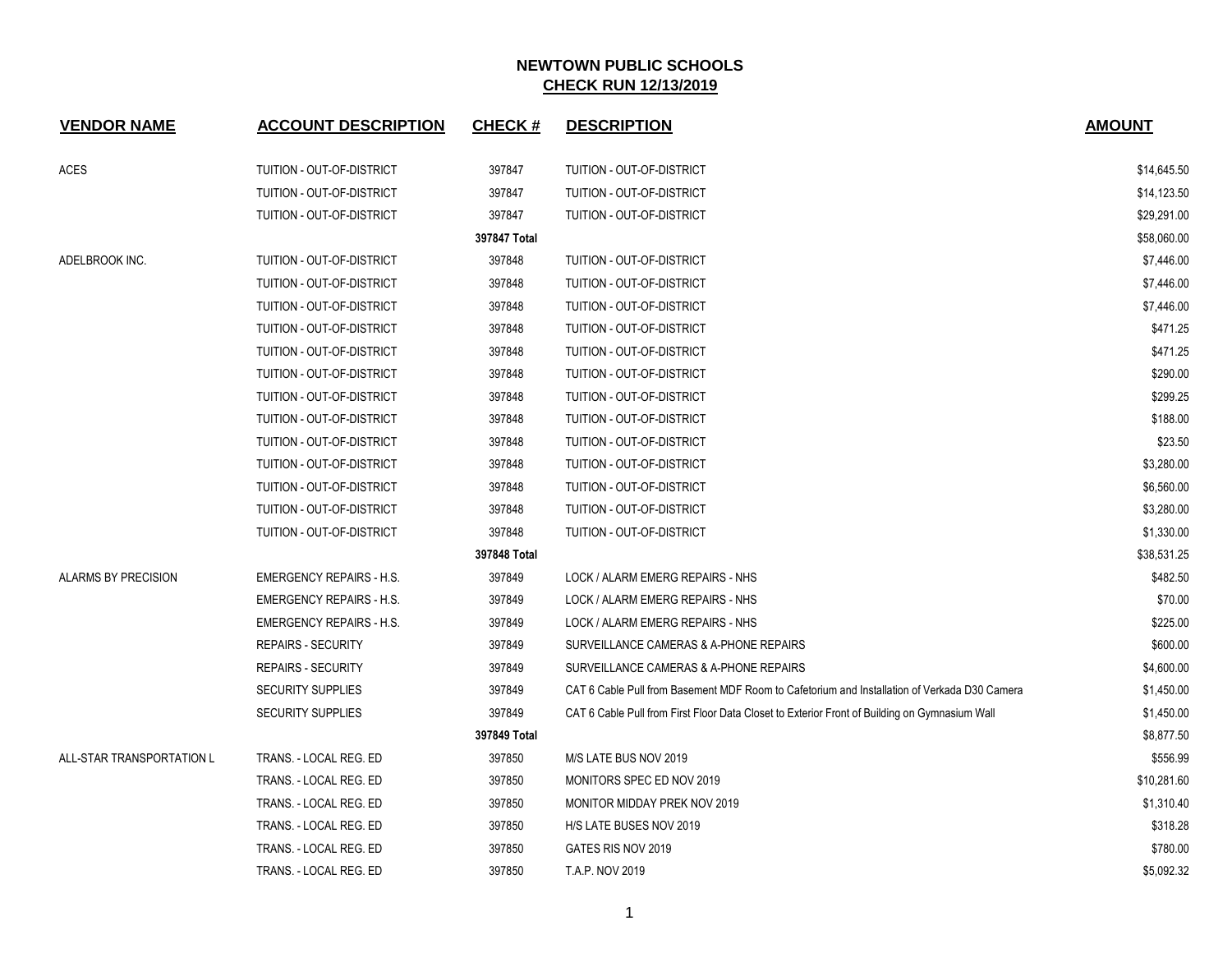| <b>VENDOR NAME</b>        | <b>ACCOUNT DESCRIPTION</b>   | <b>CHECK#</b> | <b>DESCRIPTION</b>                                                                               | <b>AMOUNT</b> |
|---------------------------|------------------------------|---------------|--------------------------------------------------------------------------------------------------|---------------|
| ALL-STAR TRANSPORTATION L | <b>TRANS. - PRIVATE</b>      | 397850        | ST ROSE NOV 2019                                                                                 | \$1,527.72    |
|                           | TRANS. - MAGNET SCH.         | 397850        | EXTRA BUS DANY MAGNET NOV 2019                                                                   | \$390.00      |
|                           | TRANS. - LOCAL SPECIAL ED    | 397850        | MIDAY PREK S/H NOV 2019                                                                          | \$2,112.50    |
|                           | TRANS. - LOCAL SPECIAL ED    | 397850        | MIDDAY PREK S/H NOV 2019                                                                         | \$2,112.50    |
|                           | STUDENT TRAVEL - SPORTS      | 397850        | STUDENT TRANSPORTATION - ATHLETICS                                                               | \$3,214.48    |
|                           | STUDENT TRAVEL - SPORTS      | 397850        | Travel for sports clubs to various meets, games, etc.                                            | \$233.40      |
|                           | STUDENT TRAVEL - SPORTS      | 397850        | Travel for sports clubs to various meets, games, etc.                                            | \$201.57      |
|                           | STUDENT TRAVEL - CLASSROOM   | 397850        | TAP FIELD TRIPS                                                                                  | \$249.31      |
|                           |                              | 397850 Total  |                                                                                                  | \$28,381.07   |
| ALL-STAR TRANSPORTATION2  | TRANS. - LOCAL REG. ED       | 397851        | TYPE II (2) BUSES @ \$305.54 PR/DAY                                                              | \$11,121.66   |
|                           | TRANS. - MAGNET SCH.         | 397851        | ECA BUS - ALLOCATED PORTION                                                                      | \$4,506.77    |
|                           | TRANS. - MAGNET SCH.         | 397851        | RCA BUS - ALLOCATED PORTION                                                                      | \$4,381.58    |
|                           | TRANS. - NONNEWAUG           | 397851        | NONNEWAUG BUS - ALLOCATED PORTION                                                                | \$4,128.43    |
|                           | TRANS. - VO/TECH.            | 397851        | HATS - ALLOCATED PORTION                                                                         | \$5,664.76    |
|                           | TRANS. - LOCAL SPECIAL ED    | 397851        | WHEELCHAIR BUSES (3) ALLOCATED PORTION                                                           | \$18,246.23   |
|                           | TRANS. - LOCAL SPECIAL ED    | 397851        | SPED LOCAL                                                                                       | \$11,728.84   |
|                           | TRANS. - LOCAL REG. ED       | 397851        | LOCAL TRANSPORTATION                                                                             | \$239,012.80  |
|                           | TRANS. - PRIVATE             | 397851        | ST. ROSE TRANS - ALLOCATED PORTION                                                               | \$20,308.68   |
|                           | TRANS. - PRIVATE             | 397851        | F. WOODS TRANS - ALLOCATED PORTION                                                               | \$5,320.49    |
|                           | TRANS. - PRIVATE             | 397851        | H.VALLEY TRANS- ALLOCATED PORTION                                                                | \$5,164.01    |
|                           | TRANS. - MAGNET SCH.         | 397851        | DANBURY MAGNET ALLOCATION                                                                        | \$3,150.90    |
|                           |                              | 397851 Total  |                                                                                                  | \$332,735.15  |
| ALTIERI, LAURA            | OFF. SUPPLIES - ADMIN.       | 397852        | <b>SUPPLIES</b>                                                                                  | \$88.11       |
|                           |                              | 397852 Total  |                                                                                                  | \$88.11       |
| ALTUS POWER FUNDS, LLC SE | ELECTRICITY - M.S.           | 397853        | ELEC 9,567.0 KWH M/S                                                                             | \$816.07      |
|                           |                              | 397853 Total  |                                                                                                  | \$816.07      |
| AMAZON (10)               | <b>SUPPLIES - LIBRARY</b>    | 397854        | Assorted books, see attached. No shipping.                                                       | \$138.02      |
|                           | <b>SUPPLIES - LIBRARY</b>    | 397854        | Assorted books, see attached. No shipping.                                                       | \$46.11       |
|                           |                              | 397854 Total  |                                                                                                  | \$184.13      |
| AMAZON (11)               | INSTR. SUPPLIES - CLASSROOM  | 397855        | Misc. age appropriate activities/games for School Psychologists office including: Jenga, Trouble | \$102.00      |
|                           | <b>TEXTBOOKS - CLASSROOM</b> | 397855        | Four copies each of eleven various Reading Level Texts, Grades K-4, S/H included                 | \$223.68      |
|                           |                              | 397855 Total  |                                                                                                  | \$325.68      |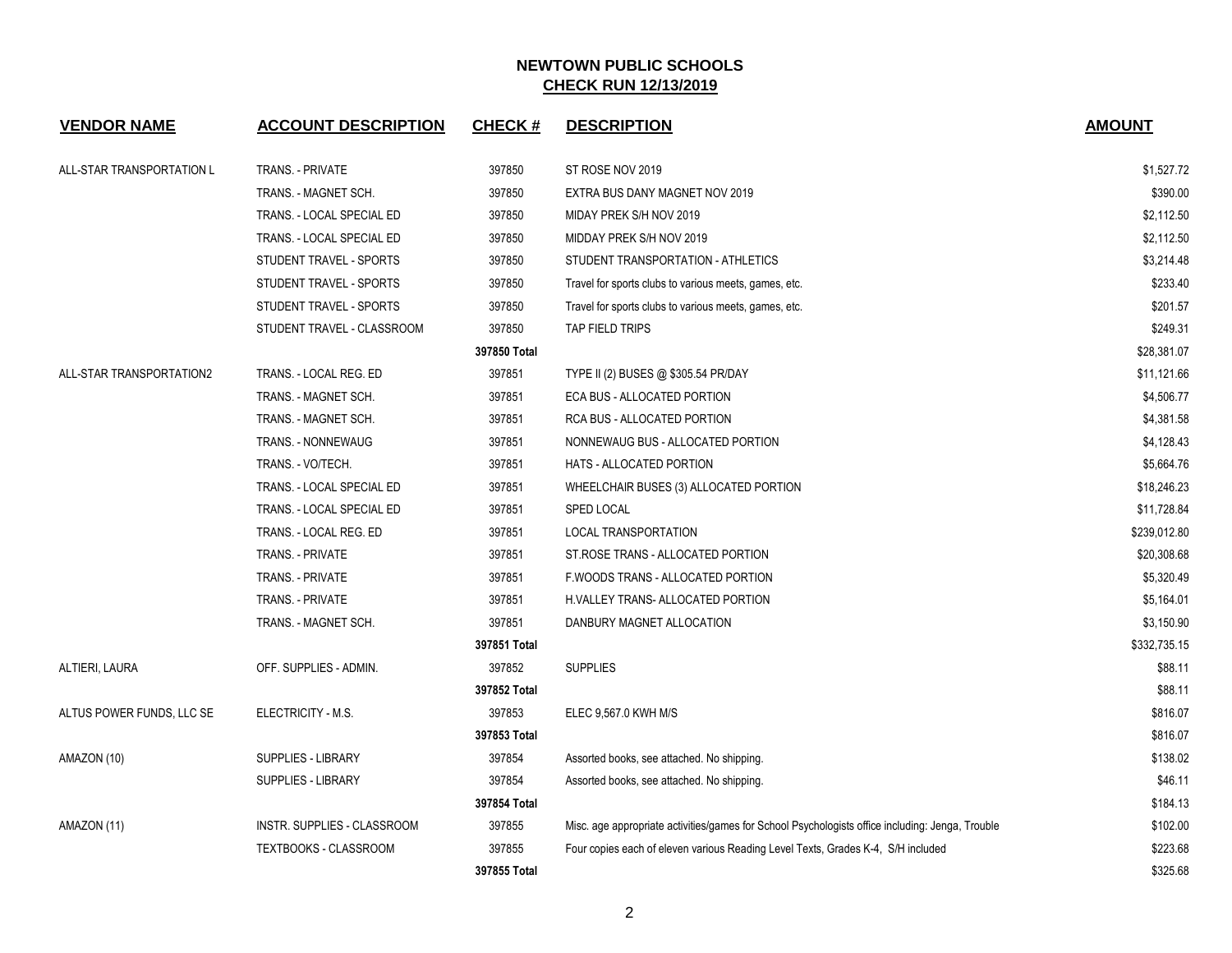| <b>VENDOR NAME</b>        | <b>ACCOUNT DESCRIPTION</b>         | <b>CHECK#</b> | <b>DESCRIPTION</b>                                                                                      | <b>AMOUNT</b> |
|---------------------------|------------------------------------|---------------|---------------------------------------------------------------------------------------------------------|---------------|
| AMAZON (12)               | INSTR. SUPPLIES - CLASSROOM        | 397856        | Items for classroom use, including sharpeners, flags, table, small whiteboard, fans, file folder frames | \$31.95       |
|                           | <b>INSTR. SUPPLIES - CLASSROOM</b> | 397856        | Items for classroom use, including sharpeners, flags, table, small whiteboard, fans, file folder frames | \$11.93       |
|                           | INSTR. SUPPLIES - CLASSROOM        | 397856        | Items for classroom use, including sharpeners, flags, table, small whiteboard, fans, file folder frames | \$25.77       |
|                           | INSTR. SUPPLIES - CLASSROOM        | 397856        | Items for classroom use, including sharpeners, flags, table, small whiteboard, fans, file folder frames | \$24.99       |
|                           | INSTR. SUPPLIES - CLASSROOM        | 397856        | Items for classroom use, including sharpeners, flags, table, small whiteboard, fans, file folder frames | \$38.99       |
|                           | INSTR. SUPPLIES - SCIENCE          | 397856        | For science supplies as needed.                                                                         | \$58.96       |
|                           |                                    | 397856 Total  |                                                                                                         | \$192.59      |
| AMAZON (14)               | <b>TEXTBOOKS - READING</b>         | 397857        | Reading texts Free shipping                                                                             | \$979.96      |
|                           | INSTR. SUPPLIES - CLASSROOM        | 397857        | ECR4Kids ACE Wobble stool for kids free shipping                                                        | \$58.48       |
|                           |                                    | 397857 Total  |                                                                                                         | \$1,038.44    |
| AMAZON (17)               | <b>TEXTBOOKS - CLASSROOM</b>       | 397858        | A copy of The Word Collector by Peter Reynolds                                                          | \$211.31      |
|                           |                                    | 397858 Total  |                                                                                                         | \$211.31      |
| AMERICAN CHEMICAL SOCIETY | INSTR. SUPPLIES - SCIENCE          | 397859        | 119-261 (OLD CODE n 5503) 2019 INTERNATIONAL YEAR OF THE PERIODIC TABLE                                 | \$70.00       |
|                           | <b>INSTR. SUPPLIES - SCIENCE</b>   | 397859        | <b>SHIPPING</b>                                                                                         | \$12.25       |
|                           |                                    | 397859 Total  |                                                                                                         | \$82.25       |
| AMERICAN RED CROSS        | STAFF TRAIN. - HEALTH ADMIN.       | 397860        | CPR/FIRST AID TRAINING 2019/20                                                                          | \$135.00      |
|                           |                                    | 397860 Total  |                                                                                                         | \$135.00      |
| APPLE TEXTBOOKS           | <b>TEXTBOOKS - SCIENCE</b>         | 397861        | PHYSICS COLLEGE TEXT 9780030351143                                                                      | \$195.00      |
|                           | <b>TEXTBOOKS - SCIENCE</b>         | 397861        | <b>SHIPPING</b>                                                                                         | \$15.41       |
|                           |                                    | 397861 Total  |                                                                                                         | \$210.41      |
| ARC-O-ROOTER LLC          | <b>EMERGENCY REPAIRS - H.</b>      | 397862        | CLOGGED LINE OUTSIDE BOILER RM - HAWLEY                                                                 | \$150.00      |
|                           |                                    | 397862 Total  |                                                                                                         | \$150.00      |
| ASMAR, ANTHONY            | CONTRACTED SERV. - MUSIC           | 397863        | Piano Player for 4th Grade Winter Chorus Rehearsals & Concert.                                          | \$400.00      |
|                           |                                    | 397863 Total  |                                                                                                         | \$400.00      |
| ASNC                      | STAFF TRAIN. - H.S.                | 397864        | Professional Development by ASNC for Newtown School Nurses (on-site)                                    | \$200.00      |
|                           |                                    | 397864 Total  |                                                                                                         | \$200.00      |
| ASSOCIATED REFUSE HAULERS | <b>REFUSE REMOVAL</b>              | 397865        | REFUSE REMOVAL 2019-2020 YEAR 4 OF 5                                                                    | \$8,450.42    |
|                           | <b>REFUSE REMOVAL</b>              | 397865        | CARDBOARD RECYCLING - 2019-2020                                                                         | \$80.00       |
|                           | <b>REFUSE REMOVAL</b>              | 397865        | CARDBOARD RECYCLING - 2019-2020                                                                         | \$136.00      |
|                           | <b>REFUSE REMOVAL</b>              | 397865        | CARDBOARD RECYCLING - 2019-2020                                                                         | \$80.00       |
|                           | <b>REFUSE REMOVAL</b>              | 397865        | CARDBOARD RECYCLING - 2019-2020                                                                         | \$152.00      |
|                           | <b>REFUSE REMOVAL</b>              | 397865        | CARDBOARD RECYCLING - 2019-2020                                                                         | \$172.00      |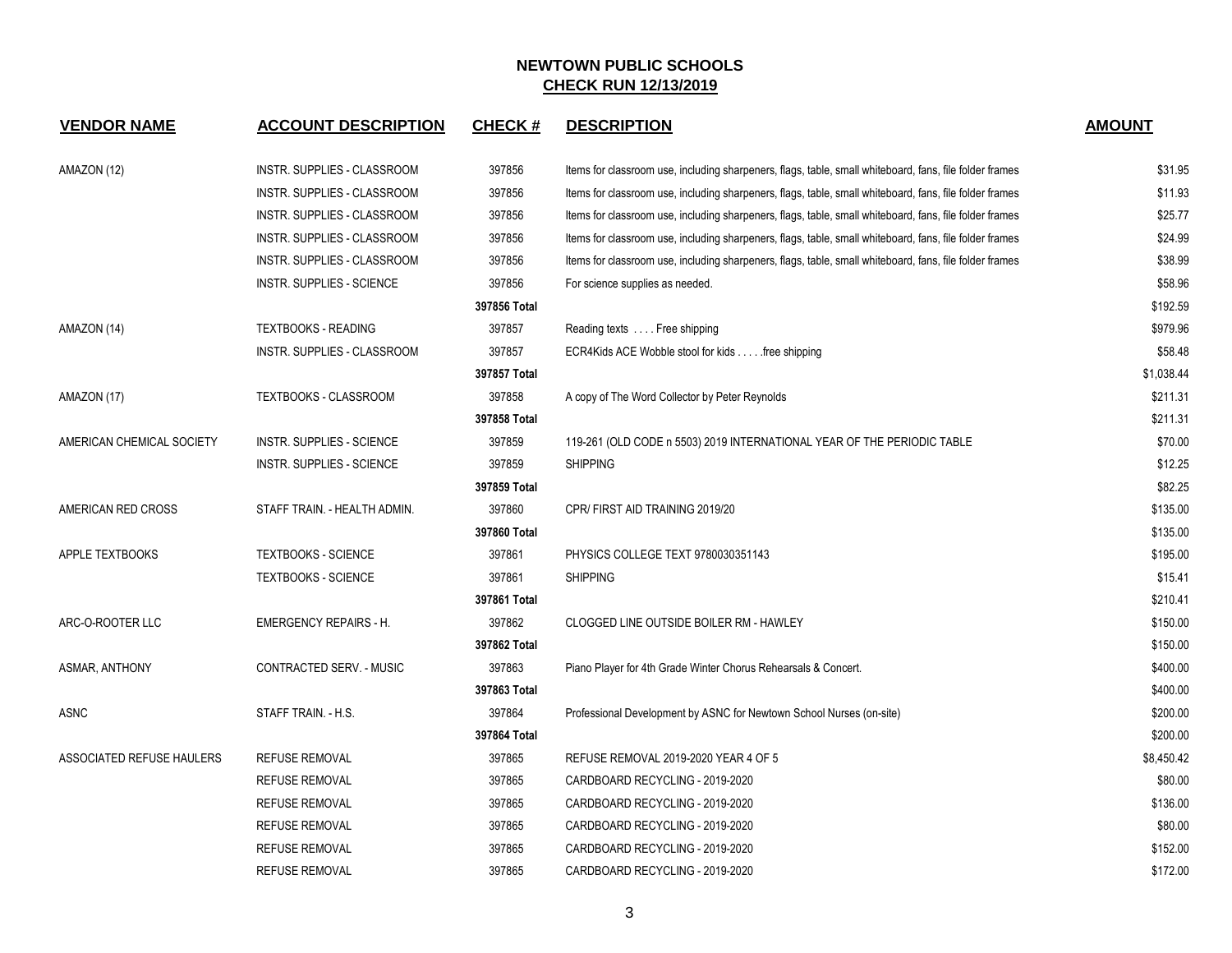| <b>VENDOR NAME</b>          | <b>ACCOUNT DESCRIPTION</b>      | <b>CHECK#</b> | <b>DESCRIPTION</b>                                              | <b>AMOUNT</b> |
|-----------------------------|---------------------------------|---------------|-----------------------------------------------------------------|---------------|
| ASSOCIATED REFUSE HAULERS   | <b>REFUSE REMOVAL</b>           | 397865        | CARDBOARD RECYCLING - 2019-2020                                 | \$172.00      |
|                             | <b>REFUSE REMOVAL</b>           | 397865        | CARDBOARD RECYCLING - 2019-2020                                 | \$410.00      |
|                             |                                 | 397865 Total  |                                                                 | \$9,652.42    |
| AUTO HOME COMMERCIAL        | <b>EMERGENCY REPAIRS - H.S.</b> | 397866        | PA SYSTEM / CLOCK REPAIRS - NHS                                 | \$290.06      |
|                             |                                 | 397866 Total  |                                                                 | \$290.06      |
| <b>BEACON GRAPHICS LLC</b>  | INSTR. SUPPLIES - TECH ED.      | 397867        | VECTOR MATTE SUPERCAL BLACK, WHITE-YELLOE-MAGENTA-GAAXY GLITTER | \$692.54      |
|                             |                                 | 397867 Total  |                                                                 | \$692.54      |
| BEN BRONZ FOUNDATION INC    | TUITION - OUT-OF-DISTRICT       | 397868        | TUITION - OUT-OF-DISTRICT                                       | \$5,408.00    |
|                             |                                 | 397868 Total  |                                                                 | \$5,408.00    |
| BEST ROUND GOLF CAR REPAI   | <b>REPAIRS - SPORTS</b>         | 397869        | Ref. Inv # 15942 - Install Lights on AD Golf Cart               | \$522.50      |
|                             |                                 | 397869 Total  |                                                                 | \$522.50      |
| <b>BOOKSOURCE THE</b>       | <b>TEXTBOOKS - CLASSROOM</b>    | 397870        | Non-fiction books for the literacy bookroom for grades K-4      | \$1,999.14    |
|                             |                                 | 397870 Total  |                                                                 | \$1,999.14    |
| <b>PRIVATE</b>              | TUITION - OUT-OF-DISTRICT       | 397871        | TUITION - OUT-OF-DISTRICT                                       | \$6,750.00    |
|                             |                                 | 397871 Total  |                                                                 | \$6,750.00    |
| BOYLE, JOHN COMPANY INC.    | B. & G. IMPROVE - RIS.          | 397872        | MEDIA CENTER WINDOW SHADE INSTALL - RIS (LOW BID)               | \$339.80      |
|                             |                                 | 397872 Total  |                                                                 | \$339.80      |
| BROCCOLO, TINA              | INSTR. SUPPLIES - GUIDANCE      | 397873        | <b>CAREER DAY SUPPLIES</b>                                      | \$142.32      |
|                             |                                 | 397873 Total  |                                                                 | \$142.32      |
| <b>BROCKETT, EUGENIA</b>    | STAFF TRAVEL - PUPIL SERV.      | 397874        | TRAVEL NOV 2019                                                 | \$72.44       |
|                             |                                 | 397874 Total  |                                                                 | \$72.44       |
| CANFIELD, CHRISTIAN         | INSTR. SUPPLIES - SCIENCE       | 397875        | <b>CRAFT BALLS</b>                                              | \$134.95      |
|                             | INSTR. SUPPLIES - SCIENCE       | 397875        | <b>CHEMISTRY SUPPLIES</b>                                       | \$54.12       |
|                             |                                 | 397875 Total  |                                                                 | \$189.07      |
| CARLSON, ERIKA              | SUPPLIES - LIBRARY              | 397876        | <b>BOOKS</b>                                                    | \$160.32      |
|                             |                                 | 397876 Total  |                                                                 | \$160.32      |
| <b>CHARTER COMMUNICATIO</b> | <b>TELEPHONE &amp; CABLE</b>    | 397877        | SERV 2019/19                                                    | \$3,193.55    |
|                             |                                 | 397877 Total  |                                                                 | \$3,193.55    |
| <b>CIRMA</b>                | LIABILITY/UMBRELLA INS.         | 397878        | 3RD QTR.                                                        | \$3,868.70    |
|                             | PROPERTY INSURANCE              | 397878        | 3RD QTR.                                                        | \$76,099.20   |
|                             | WORKERS COMP.                   | 397878        | POLICY #WC 2019011917 04                                        | \$109,330.42  |
|                             |                                 | 397878 Total  |                                                                 | \$189,298.32  |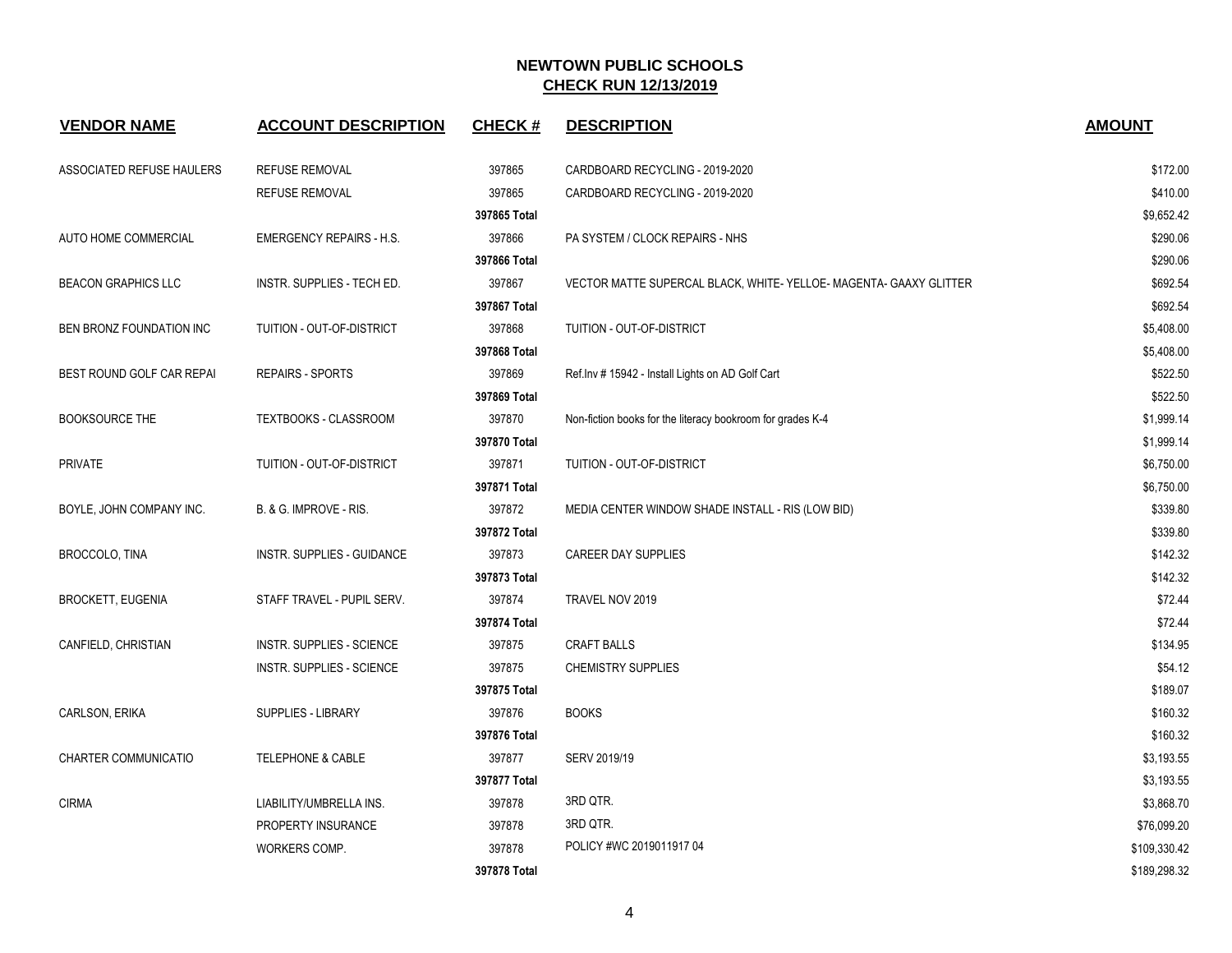| <b>VENDOR NAME</b>               | <b>ACCOUNT DESCRIPTION</b>      | <b>CHECK#</b> | <b>DESCRIPTION</b>                                             | <b>AMOUNT</b> |
|----------------------------------|---------------------------------|---------------|----------------------------------------------------------------|---------------|
| CONN LIBRARY CONSORT             | <b>MEMBERSHIPS - LIBRARY</b>    | 397879        | 2019/20 CLC MEMBERSHIP DUES HAW                                | \$47.64       |
|                                  | MEMBERSHIPS - LIBRARY           | 397879        | 2019/20 CLC MEMBERSHIP DUES S/H                                | \$55.14       |
|                                  | MEMBERSHIPS - LIBRARY           | 397879        | 2019/20 CLC MEMBERSHIP DUES M/G                                | \$55.14       |
|                                  | MEMBERSHIPS - CLASSROOM         | 397879        | 2019/20 CLC MEMBERSHIP DUES HOM                                | \$43.50       |
|                                  | <b>MEMBERSHIPS - LIBRARY</b>    | 397879        | 2019/20 CLC MEMBERSHIP DUES RIS                                | \$95.58       |
|                                  | <b>SUPPLIES - LIBRARY</b>       | 397879        | 2019/20 CLC MEMBERSHIP DUES M/S                                | \$105.07      |
|                                  | CONTRACTED SERV. - LIBRARY      | 397879        | 2019/20 CLC MEMBERSHIP DUES H/S                                | \$257.93      |
|                                  |                                 | 397879 Total  |                                                                | \$660.00      |
| CONNECTICUT BOILER REPAIR        | <b>EMERGENCY REPAIRS - HOM.</b> | 397880        | REPLACE LEAKING BOILER HEADER (STATE CONTRACT BID) - HOM       | \$30,480.00   |
|                                  |                                 | 397880 Total  |                                                                | \$30,480.00   |
| <b>CREATIVE FINANCIAL STAFFI</b> | <b>EXTRA WORK - DISTRICT</b>    | 397881        | STAFFING SERV FOR PAYROLL POSITION                             | \$1,281.00    |
|                                  | <b>EXTRA WORK - DISTRICT</b>    | 397881        | STAFFING SERV FOR PAYROLL POSITION                             | \$1,281.00    |
|                                  |                                 | 397881 Total  |                                                                | \$2,562.00    |
| <b>CREC</b>                      | PROF. SERV. - SP/HEAR.          | 397882        | CONSULTING SERVICES TO HEARING IMPAIRED STUDENTS               | (\$682.00)    |
|                                  | PROF. SERV. - SP/HEAR.          | 397882        | CONSULTING SERVICES TO HEARING IMPAIRED STUDENTS               | (\$2,848.00)  |
|                                  | PROF. SERV. - SP/HEAR.          | 397882        | CONSULTING SERVICES TO HEARING IMPAIRED STUDENTS               | \$5,962.50    |
|                                  | PROF. SERV. - SP/HEAR.          | 397882        | CONSULTING SERVICES TO HEARING IMPAIRED STUDENTS               | \$5,962.50    |
|                                  | PROF. SERV. - SP/HEAR.          | 397882        | CONSULTING SERVICES TO HEARING IMPAIRED STUDENTS               | \$11,387.50   |
|                                  | PROF. SERV. - SP/HEAR.          | 397882        | CONSULTING SERVICES TO HEARING IMPAIRED STUDENTS               | \$4,550.00    |
|                                  | PROF. SERV. - SP/HEAR.          | 397882        | CONSULTING SERVICES TO HEARING IMPAIRED STUDENTS               | \$11,535.00   |
|                                  | PROF. SERV. - SP/HEAR.          | 397882        | CONSULTING SERVICES TO HEARING IMPAIRED STUDENTS               | \$6,110.00    |
|                                  |                                 | 397882 Total  |                                                                | \$41,977.50   |
| DANENBERG, CAROL                 | OFF. SUPPLIES - ADMIN.          | 397883        | <b>HOLIDAY BREAKFAST</b>                                       | \$72.83       |
|                                  |                                 | 397883 Total  |                                                                | \$72.83       |
| DAVIES, SHANNON                  | INSTR. SUPPLIES - CLASSROOM     | 397884        | <b>SCIENCE SUPPLIES</b>                                        | \$8.68        |
|                                  |                                 | 397884 Total  |                                                                | \$8.68        |
| DELL MARKETING L.P.              | EQUIPMENT - INFO. TECH.         | 397885        | Dell Optiplex 3070 SFF MLK i5-9500 Quote 3000050782956.1NMS B5 | \$15,211.25   |
|                                  |                                 | 397885 Total  |                                                                | \$15,211.25   |
| DEVINE, PAUL                     | STAFF TRAVEL - B & G ADMIN.     | 397886        | TRAVEL NOV 2019                                                | \$155.21      |
|                                  |                                 | 397886 Total  |                                                                | \$155.21      |
| DREGER, STEVEN E.                | STAFF TRAVEL - CLASSROOM        | 397887        | TRAVEL NOV 2019                                                | \$95.58       |
|                                  |                                 | 397887 Total  |                                                                | \$95.58       |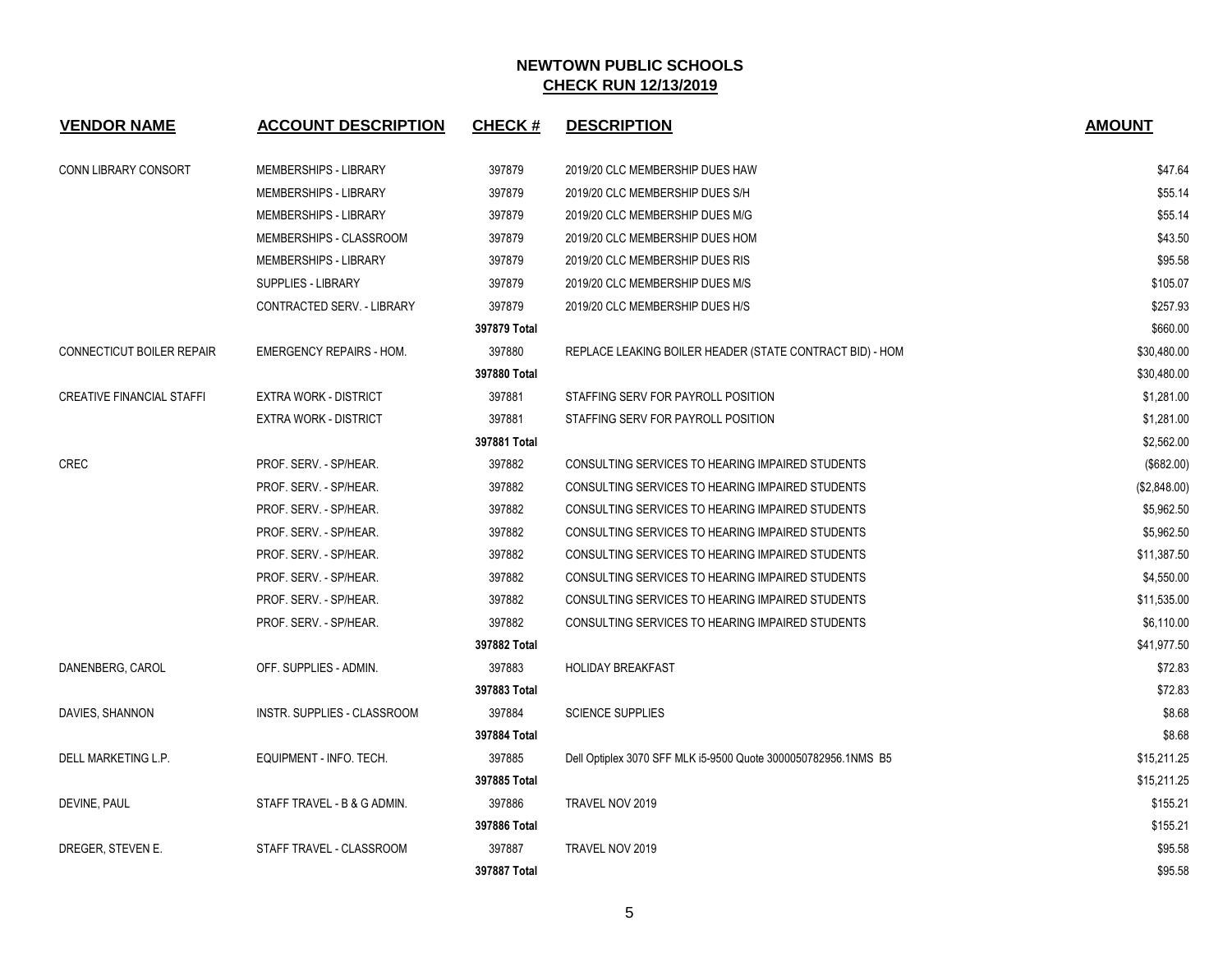| <b>VENDOR NAME</b>              | <b>ACCOUNT DESCRIPTION</b>       | <b>CHECK#</b> | <b>DESCRIPTION</b>                                                                 | <b>AMOUNT</b> |
|---------------------------------|----------------------------------|---------------|------------------------------------------------------------------------------------|---------------|
| E-RATE ONLINE LLC               | CONTRACTED SERV. - INFO. TECH.   | 397888        | Newtown USF Program - filing services 2019-2020                                    | \$2,500.00    |
|                                 |                                  | 397888 Total  |                                                                                    | \$2,500.00    |
| <b>EAST RIVER ENERGY INC.</b>   | FUEL OIL - GEN.                  | 397889        | OIL 542.4 GAL MAINT                                                                | \$1,185.90    |
|                                 | FUEL OIL - HOM.                  | 397889        | OIL 1025.0 GAL                                                                     | \$2,241.07    |
|                                 | FUEL OIL - H.S.                  | 397889        | OIL 302.0 GAL H/S                                                                  | \$660.29      |
|                                 |                                  | 397889 Total  |                                                                                    | \$4,087.26    |
| ECKHARDT, KURT                  | <b>INSTR. SUPPLIES - MUSIC</b>   | 397890        | JAZZ BIG BAND                                                                      | \$91.10       |
|                                 |                                  | 397890 Total  |                                                                                    | \$91.10       |
| <b>F &amp; M ELECTRICAL SUP</b> | <b>B&amp;G SUPPLIES - MAINT.</b> | 397891        | LEAD ADAPTER KIT - MAINT SUPPLIES                                                  | \$43.43       |
|                                 | <b>B&amp;G SUPPLIES - MAINT.</b> | 397891        | WALL SENSOR - ELECT SUPPLIES                                                       | \$210.79      |
|                                 |                                  | 397891 Total  |                                                                                    | \$254.22      |
| <b>FAIR AUTO SUPPLY</b>         | REPAIRS - MAINT.                 | 397892        | MAINT VEHICLE REPAIR PARTS                                                         | \$138.67      |
|                                 | <b>REPAIRS - MAINT.</b>          | 397892        | <b>MAINT VEHICLE REPAIR PARTS</b>                                                  | \$67.89       |
|                                 | <b>REPAIRS - MAINT.</b>          | 397892        | <b>MAINT VEHICLE REPAIR PARTS</b>                                                  | \$19.99       |
|                                 | <b>REPAIRS - MAINT.</b>          | 397892        | MAINT VEHICLE REPAIR PARTS                                                         | \$33.46       |
|                                 |                                  | 397892 Total  |                                                                                    | \$260.01      |
| FERRAIOLO, TONY LLC             | STAFF TRAIN. - CLASSROOM         | 397893        | for PD Workshop Transgender Sensitivity Training October 15th and January 17, 2020 | \$1,250.00    |
|                                 |                                  | 397893 Total  |                                                                                    | \$1,250.00    |
| <b>PRIVATE</b>                  | TUITION - OUT-OF-DISTRICT        | 397894        | TUITION - OUT-OF-DISTRICT                                                          | \$15,000.00   |
|                                 |                                  | 397894 Total  |                                                                                    | \$15,000.00   |
| <b>FOLLETT SCHOOL SOLUTIONS</b> | <b>SUPPLIES - LIBRARY</b>        | 397895        | Books and processing not to exceed \$4029.65. No shipping and handling.            | \$57.97       |
|                                 | SUPPLIES - LIBRARY               | 397895        | Books - Fiction/Non Fic: See attached order                                        | \$440.46      |
|                                 | SUPPLIES - LIBRARY               | 397895        | Total cataloging and processing for books and AV materials NO SHIPPING             | \$1.38        |
|                                 |                                  | 397895 Total  |                                                                                    | \$499.81      |
| FOUNDATION SCHOOL, T            | TUITION - OUT-OF-DISTRICT        | 397896        | TUITION - OUT-OF-DISTRICT                                                          | \$7,500.00    |
|                                 |                                  | 397896 Total  |                                                                                    | \$7,500.00    |
| <b>GENGRAS CENTER SCHOOL</b>    | TUITION - OUT-OF-DISTRICT        | 397897        | TUITION - OUT-OF-DISTRICT                                                          | \$10,320.00   |
|                                 |                                  | 397897 Total  |                                                                                    | \$10,320.00   |
| GOLDIE AND LIBRO MUSIC CE       | <b>REPAIRS - MUSIC</b>           | 397898        | <b>INSTRUMENT REPAIRS</b>                                                          | \$275.00      |
|                                 | <b>INSTR. SUPPLIES - MUSIC</b>   | 397898        | <b>MUSIC SUPPLIES</b>                                                              | \$111.00      |
|                                 |                                  | 397898 Total  |                                                                                    | \$386.00      |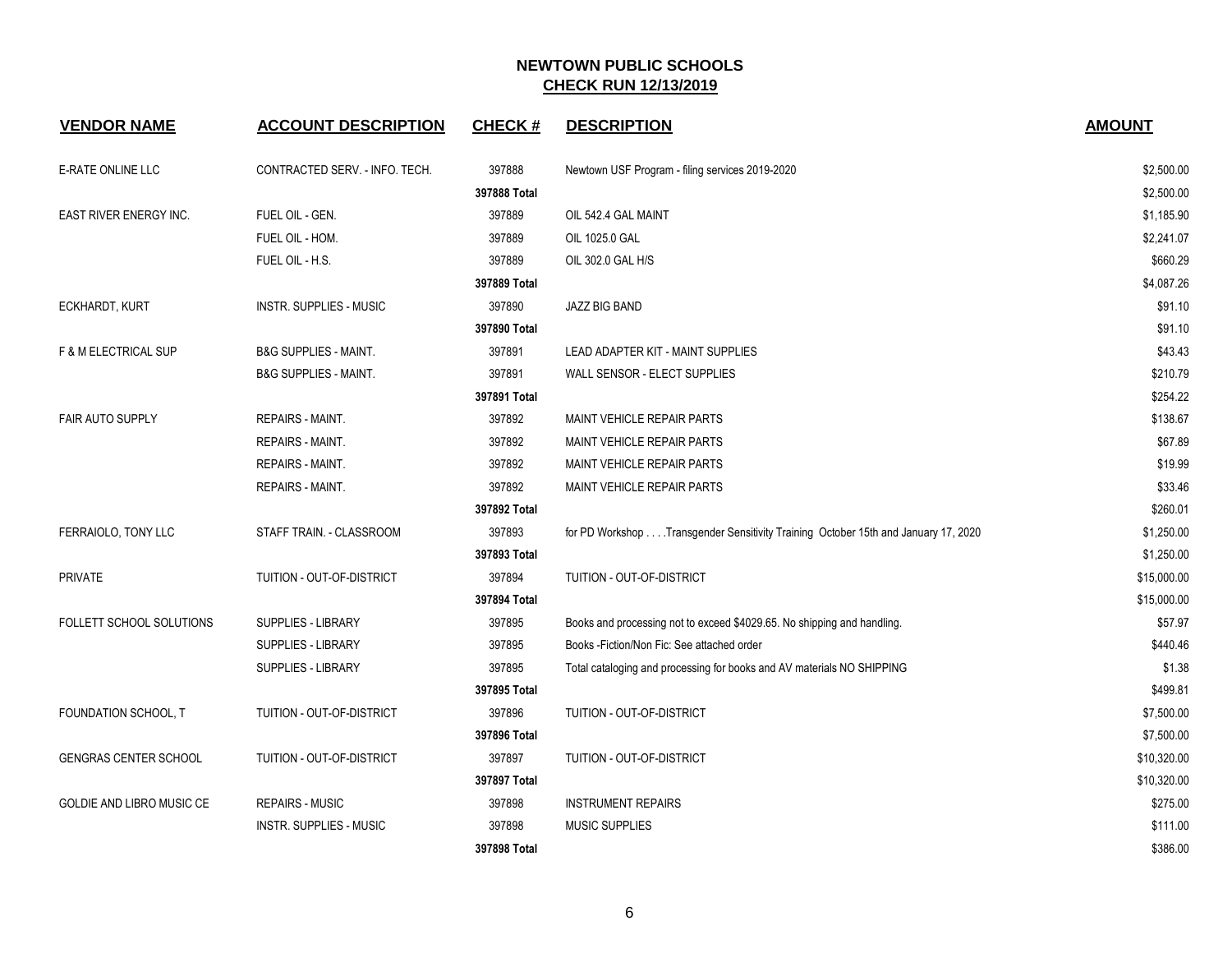| <b>VENDOR NAME</b>              | <b>ACCOUNT DESCRIPTION</b>          | <b>CHECK#</b> | <b>DESCRIPTION</b>                                                           | <b>AMOUNT</b> |
|---------------------------------|-------------------------------------|---------------|------------------------------------------------------------------------------|---------------|
| <b>PRIVATE</b>                  | TUITION - OUT-OF-DISTRICT           | 397899        | TUITION - OUT-OF-DISTRICT                                                    | \$26,500.00   |
|                                 |                                     | 397899 Total  |                                                                              | \$26,500.00   |
| <b>GRAINGER</b>                 | INSTR. SUPPLIES - TECH ED.          | 397900        | <b>AUTO PARTS</b>                                                            | \$153.54      |
|                                 | <b>B&amp;G SUPPLIES - MAINT.</b>    | 397900        | PLUMBING SUPPLIES (SHOP STOCK)                                               | \$145.34      |
|                                 | B. & G. REPAIRS - H.S.              | 397900        | SCIENCE LAB SINK REPAIRS - NHS                                               | \$373.92      |
|                                 | <b>B&amp;G SUPPLIES - MAINT.</b>    | 397900        | TOOLS FOR NEW MAINT MECHANIC - MAINT SUPPLIES                                | \$35.10       |
|                                 | <b>B&amp;G SUPPLIES - MAINT.</b>    | 397900        | TOOLS FOR NEW MAINT MECHANIC - MAINT SUPPLIES                                | \$3,039.26    |
|                                 | <b>B&amp;G SUPPLIES - MAINT.</b>    | 397900        | TOILETS / PIPE - MAINT SUPPLIES                                              | \$272.40      |
|                                 | <b>B&amp;G SUPPLIES - MAINT.</b>    | 397900        | TOILETS / PIPE - MAINT SUPPLIES                                              | \$498.22      |
|                                 | <b>B&amp;G SUPPLIES - MAINT.</b>    | 397900        | <b>PRO PRESS TOOL KIT - MAINT SUPPLIES</b>                                   | (\$151.56)    |
|                                 | <b>B&amp;G SUPPLIES - MAINT.</b>    | 397900        | PRO PRESS TOOL KIT - MAINT SUPPLIES                                          | \$1,872.64    |
|                                 | <b>B&amp;G SUPPLIES - MAINT.</b>    | 397900        | SPRAY FOAM SEALANT - MAINT SUPPLIES                                          | \$56.24       |
|                                 | <b>B&amp;G SUPPLIES - MAINT.</b>    | 397900        | COVER FOR SALT SPREADER - MAINT SUPPLIES                                     | \$54.67       |
|                                 | <b>B&amp;G SUPPLIES - MAINT.</b>    | 397900        | <b>FUSES - MAINT SUPPLIES</b>                                                | \$39.10       |
|                                 |                                     | 397900 Total  |                                                                              | \$6,388.87    |
| <b>HAT CITY PAPER &amp; SUP</b> | <b>B&amp;G SUPPLIES - CUSTODIAL</b> | 397901        | LYSOL DISINFECTANT - CUST SUPPLIES                                           | \$680.88      |
|                                 |                                     | 397901 Total  |                                                                              | \$680.88      |
| <b>HAYDUCKY JENNIFER</b>        | <b>INSTR. SUPPLIES - SCIENCE</b>    | 397902        | PLATFORM ACCESS RENEWAL                                                      | \$57.98       |
|                                 |                                     | 397902 Total  |                                                                              | \$57.98       |
| <b>HEAD O' MEADOW SCHOOL</b>    | OFF. SUPPLIES - ADMIN.              | 397903        | HOLIDAY STAFF BREAKFAST                                                      | \$137.40      |
|                                 |                                     | 397903 Total  |                                                                              | \$137.40      |
| <b>HEINEMANN</b>                | <b>TEXTBOOKS - READING</b>          | 397904        | A Deep Study of Character . ISBN 978-0-325-09723-7                           | \$35.95       |
|                                 | <b>TEXTBOOKS - READING</b>          | 397904        | A Guide to the Reading Workshop: Middle School Grades ISBN:978-0-325-09725-1 | \$24.95       |
|                                 | <b>TEXTBOOKS - READING</b>          | 397904        | Dystopian Book Clubs ISBN: 978-0-325-09904-0                                 | \$35.95       |
|                                 | <b>TEXTBOOKS - READING</b>          | 397904        | Historical Fiction Book Clubs ISBN: 978-0-325-09906-7                        | \$35.95       |
|                                 | <b>TEXTBOOKS - READING</b>          | 397904        | Shipping 10%                                                                 | \$13.28       |
|                                 |                                     | 397904 Total  |                                                                              | \$146.08      |
| HINE BROTHERS                   | <b>REPAIRS - MAINT.</b>             | 397905        | PLOW PARTS FOR MAINT VEHICLE - NT100                                         | \$280.00      |
|                                 |                                     | 397905 Total  |                                                                              | \$280.00      |
| HOMETOWN TOOL LLC               | <b>B&amp;G SUPPLIES - CUSTODIAL</b> | 397906        | CUSTODIAN UNIFORMS 2019-2020                                                 | \$80.00       |
|                                 | <b>B&amp;G SUPPLIES - CUSTODIAL</b> | 397906        | <b>CUSTODIAN UNIFORMS 2019-2020</b>                                          | \$80.00       |
|                                 | <b>B&amp;G SUPPLIES - CUSTODIAL</b> | 397906        | CUSTODIAN UNIFORMS 2019-2020                                                 | \$124.98      |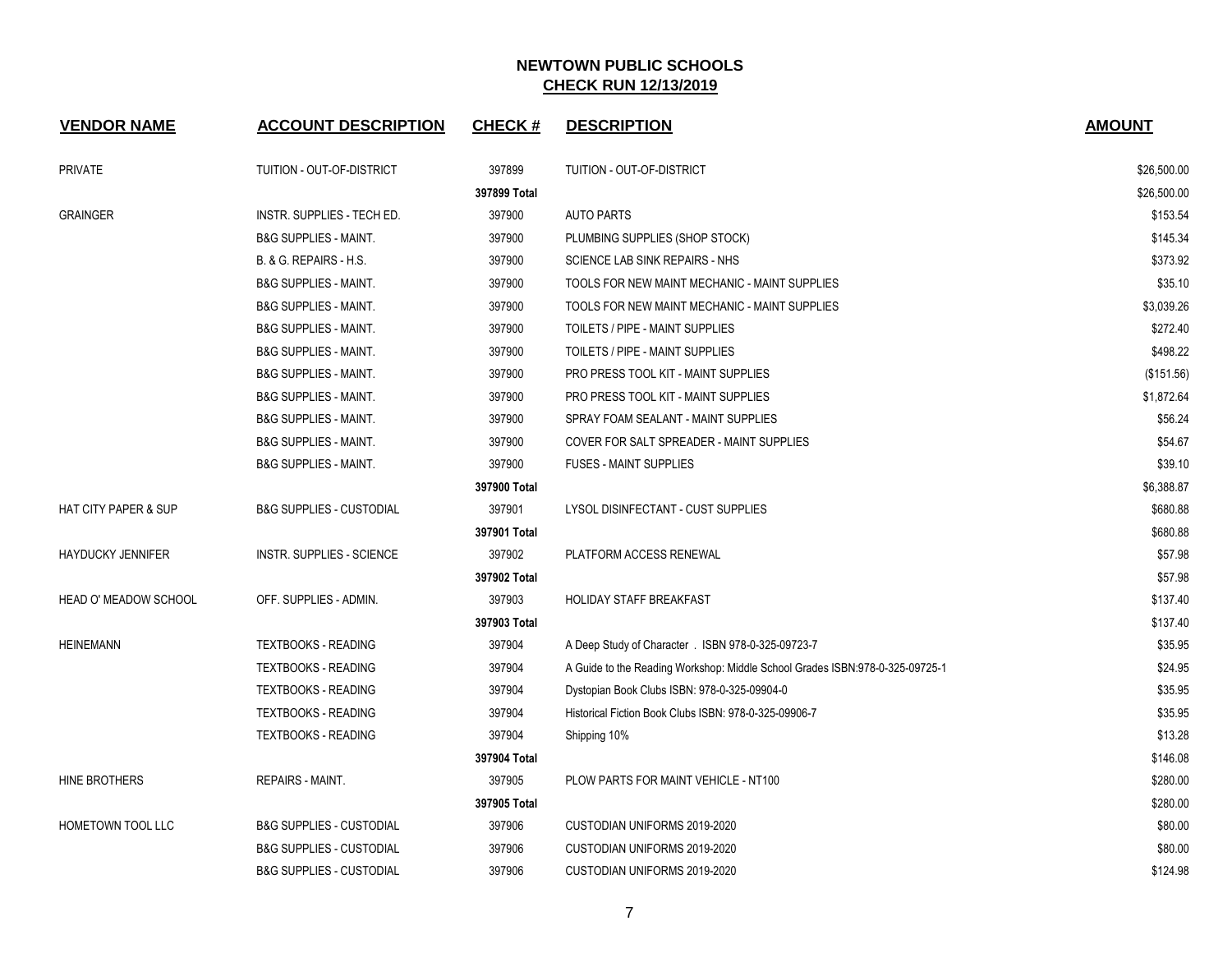| <b>VENDOR NAME</b>                | <b>ACCOUNT DESCRIPTION</b>          | <b>CHECK#</b> | <b>DESCRIPTION</b>                                            | <b>AMOUNT</b> |
|-----------------------------------|-------------------------------------|---------------|---------------------------------------------------------------|---------------|
| HOMETOWN TOOL LLC                 | <b>B&amp;G SUPPLIES - CUSTODIAL</b> | 397906        | CUSTODIAN UNIFORMS 2019-2020                                  | \$129.98      |
|                                   | <b>B&amp;G SUPPLIES - CUSTODIAL</b> | 397906        | CUSTODIAN UNIFORMS 2019-2020                                  | \$91.99       |
|                                   | <b>B&amp;G SUPPLIES - CUSTODIAL</b> | 397906        | CUSTODIAN UNIFORMS 2019-2020                                  | \$62.00       |
|                                   |                                     | 397906 Total  |                                                               | \$568.95      |
| HORN BOOK MAGAZINE THE            | SUPPLIES - LIBRARY                  | 397907        | Six issue subscription to he Horn Book Magazine. No shipping. | \$49.00       |
|                                   |                                     | 397907 Total  |                                                               | \$49.00       |
| HYDRO TECHNOLOGIES LLC            | PROF. SERV. - B. & G.               | 397908        | WATER TESTING BOILER RM / WELLS - HOM                         | \$70.00       |
|                                   | PROF. SERV. - B. & G.               | 397908        | WATER TESTING BOILER RM / WELLS - HOM                         | \$95.00       |
|                                   |                                     | 397908 Total  |                                                               | \$165.00      |
| INGERSOLL AUTO OF DANBURY         | REPAIRS - MAINT.                    | 397909        | VALVE FOR MAINT VEHICLE - 117NT                               | \$230.17      |
|                                   |                                     | 397909 Total  |                                                               | \$230.17      |
| J.C. MUSIC, LLC                   | <b>REPAIRS - MUSIC</b>              | 397910        | for repairs throughout the school year.                       | \$135.00      |
|                                   | <b>REPAIRS - MUSIC</b>              | 397910        | for repairs throughout the school year.                       | \$26.28       |
|                                   | <b>REPAIRS - MUSIC</b>              | 397910        | for repairs throughout the school year.                       | \$110.00      |
|                                   | <b>REPAIRS - MUSIC</b>              | 397910        | for repairs throughout the school year.                       | \$10.00       |
|                                   | <b>REPAIRS - MUSIC</b>              | 397910        | for repairs throughout the school year.                       | \$130.00      |
|                                   | REPAIRS - MUSIC                     | 397910        | for repairs throughout the school year.                       | \$40.00       |
|                                   | <b>INSTR. SUPPLIES - MUSIC</b>      | 397910        | Music supplies Invoice 810660                                 | \$180.00      |
|                                   |                                     | 397910 Total  |                                                               | \$631.28      |
| <b>JAMESTOWN DISTRIBUTORS</b>     | INSTR. SUPPLIES - TECH. ED          | 397911        | PSP10 Wood Stick Stir 10 inch Blank 1000 cs                   | \$136.00      |
|                                   | INSTR. SUPPLIES - TECH. ED          | 397911        | Ship charge                                                   | \$38.06       |
|                                   |                                     | 397911 Total  |                                                               | \$174.06      |
| JONES, TINA                       | STAFF TRAIN. - STAFF DEVELOP.       | 397912        | CMEA ELECTION DAY WORKSHOP                                    | \$55.00       |
|                                   |                                     | 397912 Total  |                                                               | \$55.00       |
| JURGEN, RAY CO.                   | REPAIRS - TECH ED.                  | 397913        | AUTO BODY LIFT REPAIRSEE PROPOSAL                             | \$394.38      |
|                                   | B. & G. REPAIRS - H.S.              | 397913        | AUTO BODY LIFT REPAIR                                         | \$394.00      |
|                                   |                                     | 397913 Total  |                                                               | \$788.38      |
| <b>JUSTICE RESOURCE INSTITUTE</b> | TUITION - OUT-OF-DISTRICT           | 397914        | TUITION - OUT-OF-DISTRICT                                     | \$7,287.30    |
|                                   |                                     | 397914 Total  |                                                               | \$7,287.30    |
| KILCOURSE, LISA                   | OFF. SUPPLIES - ADMIN.              | 397915        | <b>HOLIDAY BREAKFAST</b>                                      | \$72.39       |
|                                   |                                     | 397915 Total  |                                                               | \$72.39       |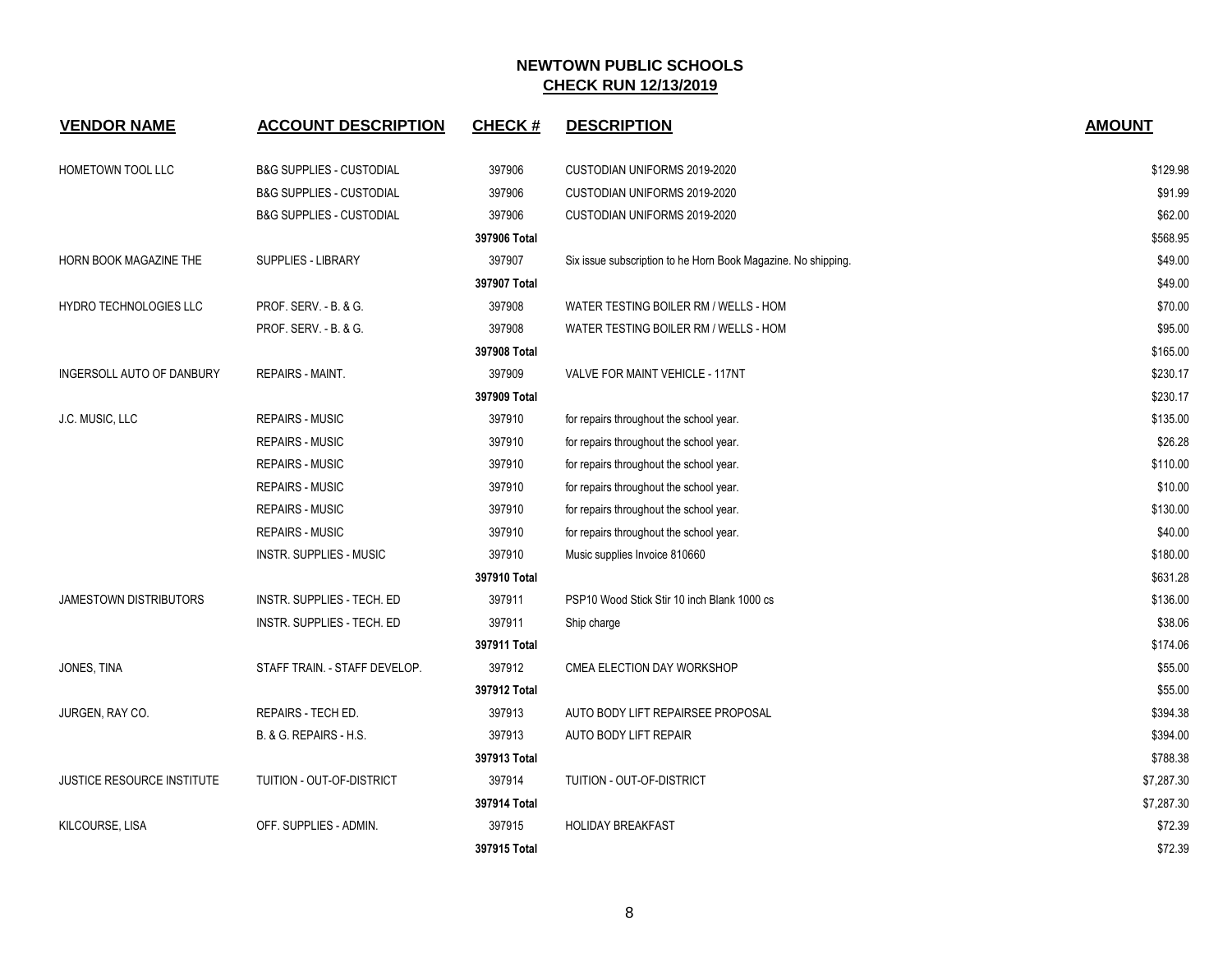| <b>VENDOR NAME</b>             | <b>ACCOUNT DESCRIPTION</b>          | <b>CHECK#</b> | <b>DESCRIPTION</b>                                              | <b>AMOUNT</b> |
|--------------------------------|-------------------------------------|---------------|-----------------------------------------------------------------|---------------|
| KINSLEY POWER SYSTEMS          | <b>EMERGENCY REPAIRS - HOM.</b>     | 397916        | LOW WATER TEMP ALARM - HOM                                      | \$968.61      |
|                                |                                     | 397916 Total  |                                                                 | \$968.61      |
| <b>PRIVATE</b>                 | TUITION - OUT-OF-DISTRICT           | 397917        | TUITION - OUT-OF-DISTRICT                                       | \$20,000.00   |
|                                |                                     | 397917 Total  |                                                                 | \$20,000.00   |
| KURTZ, JAIMIE                  | OFF. SUPPLIES - ADMIN.              | 397918        | <b>HOLIDAY BREAKFAST</b>                                        | \$32.63       |
|                                |                                     | 397918 Total  |                                                                 | \$32.63       |
| LEBLANC, VALERIE               | <b>INSTR. SUPPLIES - SCIENCE</b>    | 397919        | <b>SCIENCE SUPPLIES</b>                                         | \$23.93       |
|                                |                                     | 397919 Total  |                                                                 | \$23.93       |
| LINE-X OF NEW ENGLAND LLC      | EQUIPMENT - MAINTENANCE             | 397920        | <b>BED LINER / UNDERCOATING - 100NT</b>                         | \$900.00      |
|                                |                                     | 397920 Total  |                                                                 | \$900.00      |
| MAG & SON LLC                  | <b>B&amp;G SUPPLIES - CUSTODIAL</b> | 397921        | TINGLEY 3/1 JACKETS FOR CUSTODIAL / MAINT STAFF - CUST SUPPLIES | \$2,902.20    |
|                                |                                     | 397921 Total  |                                                                 | \$2,902.20    |
| <b>MAGNAKLEEN SERVICES LLC</b> | <b>B&amp;G SUPPLIES - CUSTODIAL</b> | 397922        | RUG SERVICE - NOVEMBER, 2019                                    | \$134.50      |
|                                | <b>B&amp;G SUPPLIES - CUSTODIAL</b> | 397922        | RUG SERVICE - NOVEMBER, 2019                                    | \$166.50      |
|                                | <b>B&amp;G SUPPLIES - CUSTODIAL</b> | 397922        | RUG SERVICE - NOVEMBER, 2019                                    | \$36.00       |
|                                | <b>B&amp;G SUPPLIES - CUSTODIAL</b> | 397922        | RUG SERVICE - NOVEMBER, 2019                                    | \$201.00      |
|                                | <b>B&amp;G SUPPLIES - CUSTODIAL</b> | 397922        | RUG SERVICE - NOVEMBER, 2019                                    | \$66.50       |
|                                | <b>B&amp;G SUPPLIES - CUSTODIAL</b> | 397922        | RUG SERVICE - NOVEMBER, 2019                                    | \$26.00       |
|                                | <b>B&amp;G SUPPLIES - CUSTODIAL</b> | 397922        | RUG SERVICE - NOVEMBER, 2019                                    | \$18.00       |
|                                | <b>B&amp;G SUPPLIES - CUSTODIAL</b> | 397922        | RUG SERVICE - NOVEMBER, 2019                                    | \$134.50      |
|                                | <b>B&amp;G SUPPLIES - CUSTODIAL</b> | 397922        | RUG SERVICE - NOVEMBER, 2019                                    | \$166.50      |
|                                | <b>B&amp;G SUPPLIES - CUSTODIAL</b> | 397922        | RUG SERVICE - NOVEMBER, 2019                                    | \$36.00       |
|                                | <b>B&amp;G SUPPLIES - CUSTODIAL</b> | 397922        | RUG SERVICE - NOVEMBER, 2019                                    | \$201.00      |
|                                | <b>B&amp;G SUPPLIES - CUSTODIAL</b> | 397922        | RUG SERVICE - NOVEMBER, 2019                                    | \$66.50       |
|                                | <b>B&amp;G SUPPLIES - CUSTODIAL</b> | 397922        | RUG SERVICE - NOVEMBER, 2019                                    | \$26.00       |
|                                | <b>B&amp;G SUPPLIES - CUSTODIAL</b> | 397922        | RUG SERVICE - NOVEMBER, 2019                                    | \$18.00       |
|                                | <b>B&amp;G SUPPLIES - CUSTODIAL</b> | 397922        | MOP SERVICE - NOVEMBER, 2019                                    | \$47.15       |
|                                | <b>B&amp;G SUPPLIES - CUSTODIAL</b> | 397922        | MOP SERVICE - NOVEMBER, 2019                                    | \$60.65       |
|                                | <b>B&amp;G SUPPLIES - CUSTODIAL</b> | 397922        | MOP SERVICE - NOVEMBER, 2019                                    | \$28.25       |
|                                | <b>B&amp;G SUPPLIES - CUSTODIAL</b> | 397922        | MOP SERVICE - NOVEMBER, 2019                                    | \$33.80       |
|                                | <b>B&amp;G SUPPLIES - CUSTODIAL</b> | 397922        | MOP SERVICE - NOVEMBER, 2019                                    | \$21.50       |
|                                | <b>B&amp;G SUPPLIES - CUSTODIAL</b> | 397922        | MOP SERVICE - NOVEMBER, 2019                                    | \$30.65       |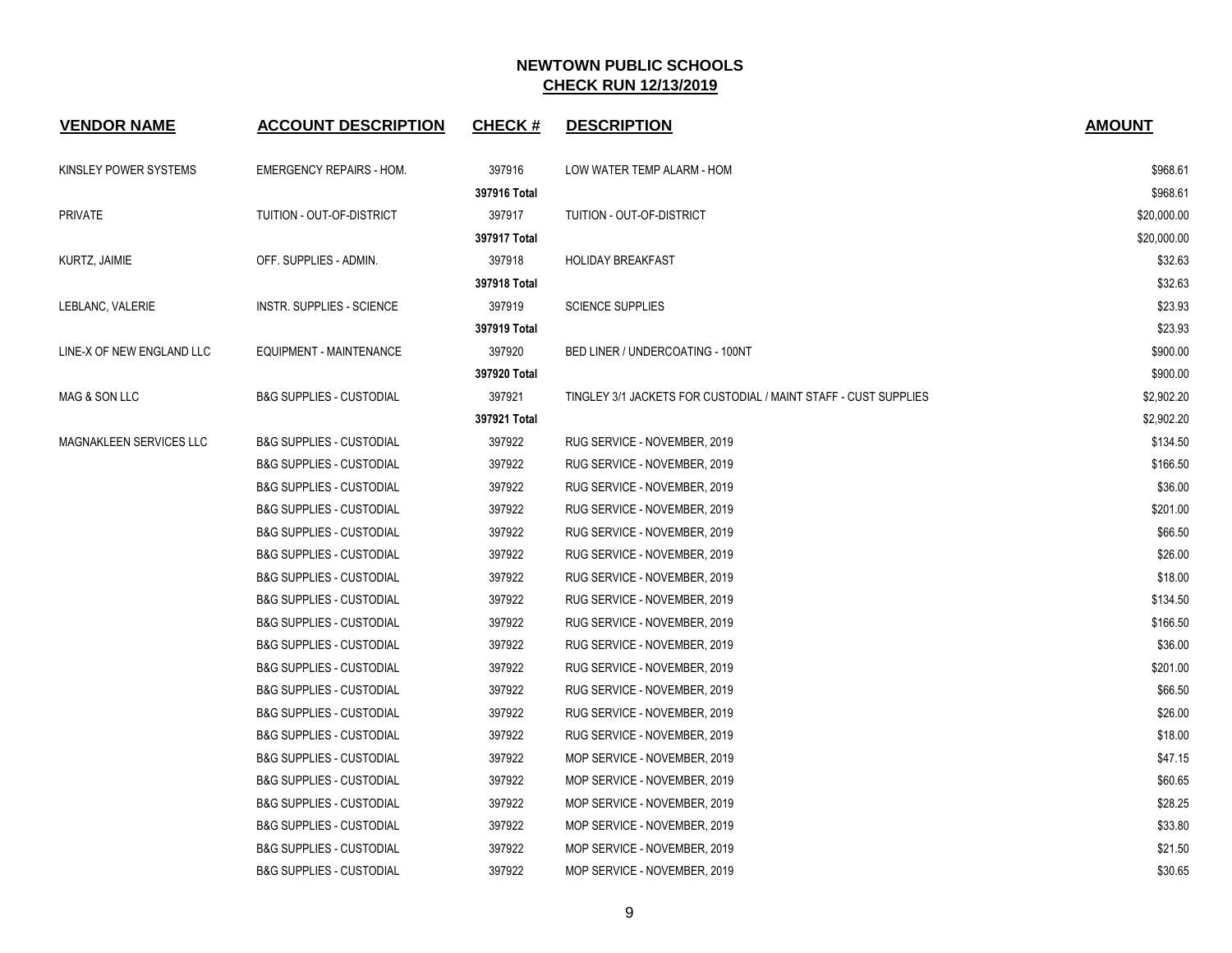| <b>VENDOR NAME</b>        | <b>ACCOUNT DESCRIPTION</b>            | <b>CHECK#</b> | <b>DESCRIPTION</b>                                | <b>AMOUNT</b> |
|---------------------------|---------------------------------------|---------------|---------------------------------------------------|---------------|
| MAGNAKLEEN SERVICES LLC   | <b>B&amp;G SUPPLIES - CUSTODIAL</b>   | 397922        | MOP SERVICE - NOVEMBER, 2019                      | \$125.10      |
|                           | <b>B&amp;G SUPPLIES - CUSTODIAL</b>   | 397922        | MOP SERVICE - NOVEMBER, 2019                      | \$47.15       |
|                           | <b>B&amp;G SUPPLIES - CUSTODIAL</b>   | 397922        | MOP SERVICE - NOVEMBER, 2019                      | \$60.65       |
|                           | <b>B&amp;G SUPPLIES - CUSTODIAL</b>   | 397922        | MOP SERVICE - NOVEMBER, 2019                      | \$28.25       |
|                           | <b>B&amp;G SUPPLIES - CUSTODIAL</b>   | 397922        | MOP SERVICE - NOVEMBER, 2019                      | \$33.80       |
|                           | <b>B&amp;G SUPPLIES - CUSTODIAL</b>   | 397922        | MOP SERVICE - NOVEMBER, 2019                      | \$21.50       |
|                           | <b>B&amp;G SUPPLIES - CUSTODIAL</b>   | 397922        | MOP SERVICE - NOVEMBER, 2019                      | \$30.65       |
|                           | <b>B&amp;G SUPPLIES - CUSTODIAL</b>   | 397922        | MOP SERVICE - NOVEMBER, 2019                      | \$125.10      |
|                           |                                       | 397922 Total  |                                                   | \$1,991.20    |
| MAILFINANCE               | EQUIP RENTAL - ADMIN.                 | 397923        | LEASE AGREEMENT 2019/20 H/S                       | \$783.00      |
|                           | EQUIP RENTAL - BUS. SERV.             | 397923        | LEASE AGREEMENT 2019/20 C/O                       | \$783.00      |
|                           | EQUIP RENTAL - BUS. SERV.             | 397923        | LEASE AGREEMENT 2019/20 C/O                       | \$591.00      |
|                           |                                       | 397923 Total  |                                                   | \$2,157.00    |
| <b>MARSHALL MEMO LLC.</b> | MEMBERSHIPS - ADMIN.                  | 397924        | Subscription 1 Reader - Matt Correia, Ed. D.      | \$50.00       |
|                           |                                       | 397924 Total  |                                                   | \$50.00       |
| MASON W.B. INC.           | OFF. SUPPLIES - BUS. SERV.            | 397925        | <b>SUPPLIES 2019/20</b>                           | \$70.94       |
|                           | OFF. SUPPLIES - BUS. SERV.            | 397925        | <b>WATER 2019/20</b>                              | \$29.95       |
|                           | OFF. SUPPLIES - BUS. SERV.            | 397925        | <b>SUPPLIES 2019/20</b>                           | \$7.88        |
|                           | OFF. SUPPLIES - BUS. SERV.            | 397925        | COFFEE 2019/20                                    | \$100.42      |
|                           | OFF. SUPPLIES - BUS. SERV.            | 397925        | <b>SUPPLIES 2019/20</b>                           | \$34.98       |
|                           | OFF. SUPPLIES - BUS. SERV.            | 397925        | <b>SUPPLIES 2019/20</b>                           | \$36.99       |
|                           | OFF. SUPPLIES - BUS. SERV.            | 397925        | <b>SUPPLIES 2019/20</b>                           | (\$36.99)     |
|                           | OFF. SUPPLIES - BUS. SERV.            | 397925        | <b>SUPPLIES 2019/20</b>                           | \$48.60       |
|                           | EQUIPMENT - DISTRICT FURNITURE        | 397925        | TABLE AND THREE CHAIRS - DIR OF FACILITIES OFFICE | \$285.00      |
|                           | <b>EQUIPMENT - DISTRICT FURNITURE</b> | 397925        | TABLE AND THREE CHAIRS - DIR OF FACILITIES OFFICE | \$316.16      |
|                           | <b>B&amp;G SUPPLIES - ADMIN.</b>      | 397925        | BOTTLED WATER - HAWLEY                            | \$155.70      |
|                           |                                       | 397925 Total  |                                                   | \$1,049.63    |
| <b>MEDINA REINALDO</b>    | <b>B&amp;G SUPPLIES - CUSTODIAL</b>   | 397926        | SHOES (100374)                                    | \$150.00      |
|                           |                                       | 397926 Total  |                                                   | \$150.00      |
| MEYER WILLIAM B.INC.      | OFF. SUPPLIES - PUPIL SERV.           | 397927        | OFF PREMISE SERVICES - RECORD STORAGE             | \$134.56      |
|                           |                                       | 397927 Total  |                                                   | \$134.56      |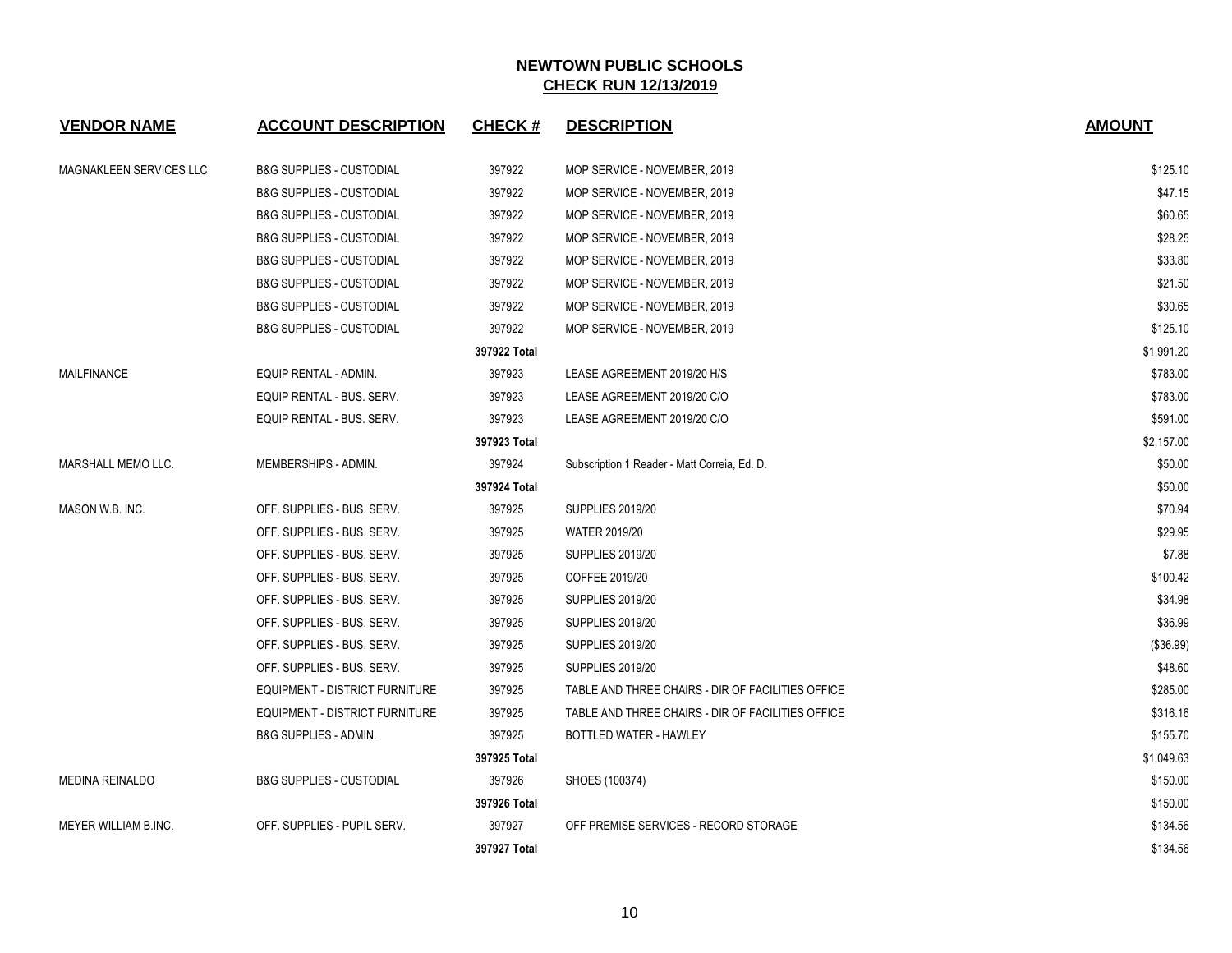| <b>VENDOR NAME</b>         | <b>ACCOUNT DESCRIPTION</b>     | <b>CHECK#</b> | <b>DESCRIPTION</b>                                                            | <b>AMOUNT</b> |
|----------------------------|--------------------------------|---------------|-------------------------------------------------------------------------------|---------------|
| MOBILE MINI, INC.          | EQUIP RENTAL - B&G             | 397928        | STORAGE CONTAINER RENTAL (E726) 2019-2020                                     | \$75.00       |
|                            |                                | 397928 Total  |                                                                               | \$75.00       |
| <b>MUSIC IN MOTION</b>     | INSTR. SUPPLIES - MUSIC        | 397929        | Music-CD, Paper & Puppets-see attached                                        | \$393.92      |
|                            | <b>INSTR. SUPPLIES - MUSIC</b> | 397929        | Shipping/handling                                                             | \$39.39       |
|                            |                                | 397929 Total  |                                                                               | \$433.31      |
| NARAYANAN, LISA            | INSTR. SUPPLIES - SCIENCE      | 397930        | <b>SCIENCE SUPPLIES</b>                                                       | \$85.93       |
|                            |                                | 397930 Total  |                                                                               | \$85.93       |
| NARDI MASONRY CONSTRUCTION | B. & G. REPAIRS - RIS.         | 397931        | SIDEWALK REPAIRS - RIS                                                        | \$3,600.00    |
|                            |                                | 397931 Total  |                                                                               | \$3,600.00    |
| NATIONAL CENTER FOR CONST  | INSTR. SUPPLIES - SOC. STUDIES | 397932        | Set of 500 of the pocket constitution 2019 printing. Free media mail shipping | \$175.00      |
|                            |                                | 397932 Total  |                                                                               | \$175.00      |
| <b>NCS PEARSON</b>         | TEXTBOOKS - CLASSROOM          | 397933        | DRA3 Kit - #A102001600001                                                     | \$382.50      |
|                            | <b>TEXTBOOKS - CLASSROOM</b>   | 397933        | Shipping                                                                      | \$22.95       |
|                            |                                | 397933 Total  |                                                                               | \$405.45      |
| <b>NCS PEARSON INC.</b>    | TEXTBOOKS - CLASSROOM          | 397934        | Item# A102001600001 DRA3 Kit Grades K-3                                       | \$765.00      |
|                            | TEXTBOOKS - CLASSROOM          | 397934        | Shipping & handling 10%                                                       | \$38.26       |
| <b>NCS PEARSON INC.</b>    | INSTR. SUPPLIES - PSYCH.       | 397934        | BASC-3 ITEM 30803 TEACHER RATING                                              | \$88.00       |
|                            | INSTR. SUPPLIES - PSYCH.       | 397934        | BOT COMPLETE RECORD FORMS ITEM 58002                                          | \$113.50      |
|                            | INSTR. SUPPLIES - PSYCH.       | 397934        | BOT 2 EXAMINEE BOOKLETS ITEM 58003                                            | \$109.50      |
|                            | INSTR. SUPPLIES - PSYCH.       | 397934        | <b>SHIPPING</b>                                                               | \$18.68       |
|                            | INSTR. SUPPLIES - PSYCH.       | 397934        | NEPSY-11 KIT 0158234278                                                       | \$978.50      |
|                            | INSTR. SUPPLIES - PSYCH.       | 397934        | <b>SHIPPING</b>                                                               | \$48.93       |
|                            | INSTR. SUPPLIES - PSYCH.       | 397934        | WISC V RESPONSE BOOKLET 1 0158978501                                          | \$275.25      |
|                            | INSTR. SUPPLIES - PSYCH.       | 397934        | WISC5 RECORD FORMS 0158978498                                                 | \$432.75      |
|                            | INSTR. SUPPLIES - PSYCH.       | 397934        | <b>SHIPPING</b>                                                               | \$35.40       |
|                            | INSTR. SUPPLIES - PSYCH.       | 397934        | CDI-2 KIT ITEM 015804455X                                                     | \$319.00      |
|                            | INSTR. SUPPLIES - PSYCH.       | 397934        | <b>SHIPPING</b>                                                               | \$19.14       |
|                            | INSTR. SUPPLIES - PSYCH.       | 397934        | MASC-2 COMPLETE KIT ITEM 0158036603                                           | \$208.00      |
|                            | INSTR. SUPPLIES - PSYCH.       | 397934        | CDI2 KIT 015804455X                                                           | \$319.00      |
|                            | INSTR. SUPPLIES - PSYCH.       | 397934        | <b>SHIPPING</b>                                                               | \$26.35       |
|                            |                                | 397934 Total  |                                                                               | \$3,795.26    |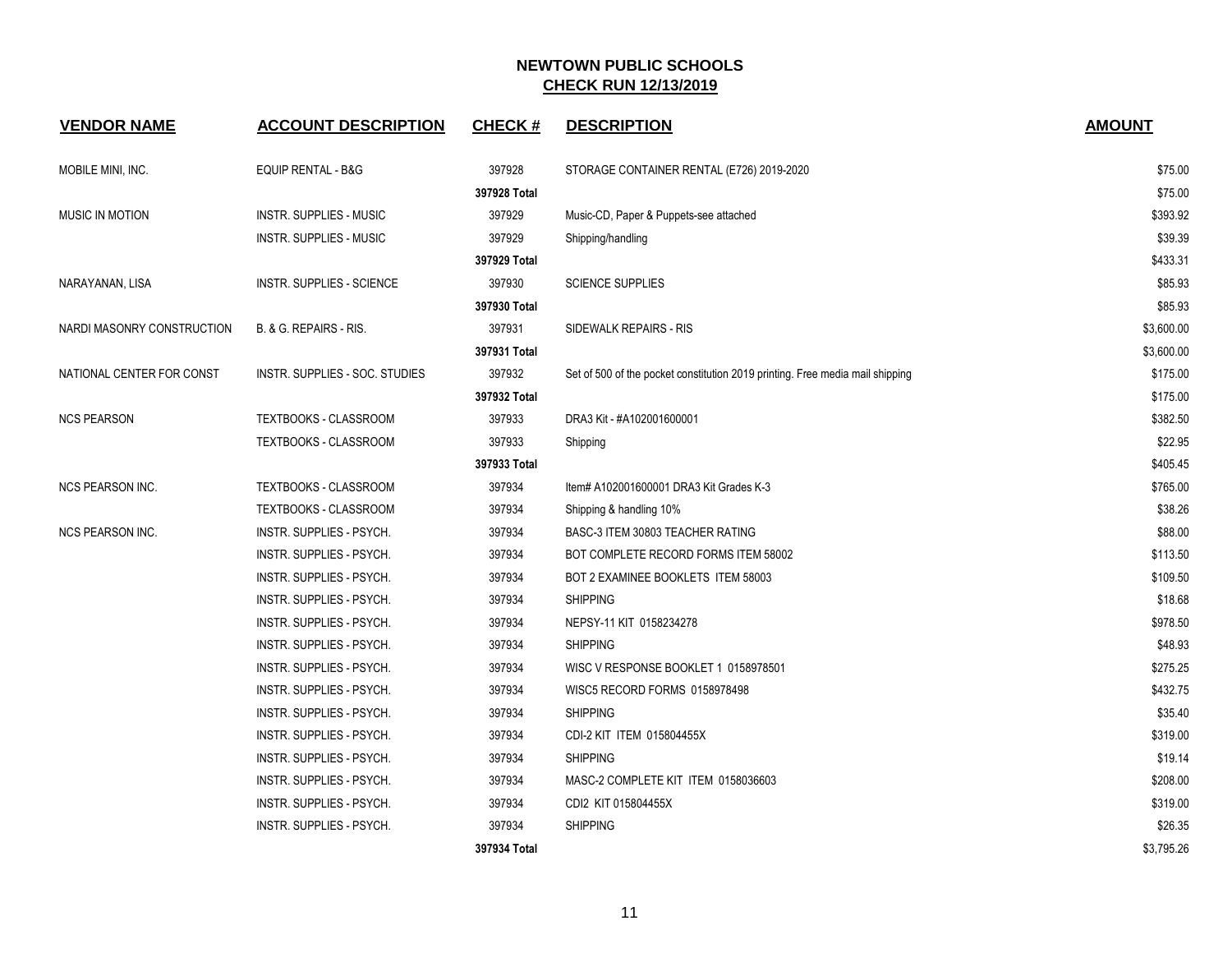| <b>VENDOR NAME</b>        | <b>ACCOUNT DESCRIPTION</b>       | <b>CHECK#</b> | <b>DESCRIPTION</b>                                                               | <b>AMOUNT</b> |
|---------------------------|----------------------------------|---------------|----------------------------------------------------------------------------------|---------------|
| <b>NESS AUTOMOTIVE</b>    | <b>B&amp;G SUPPLIES - MAINT.</b> | 397935        | LIGHTS FOR LOADER - MAINT SUPPLIES                                               | \$331.02      |
|                           | REPAIRS - MAINT.                 | 397935        | BACKUP LIGHT FOR PLOWING - NT58                                                  | \$349.90      |
|                           |                                  | 397935 Total  |                                                                                  | \$680.92      |
| NEWTOWN HARDWARE          | <b>B&amp;G SUPPLIES - MAINT.</b> | 397936        | MAINT SUPPLIES - 2019-2020                                                       | \$5.66        |
|                           | <b>B&amp;G SUPPLIES - MAINT.</b> | 397936        | MAINT SUPPLIES - 2019-2020                                                       | \$39.38       |
|                           | <b>B&amp;G SUPPLIES - MAINT.</b> | 397936        | <b>MAINT SUPPLIES - 2019-2020</b>                                                | \$59.76       |
|                           | <b>B&amp;G SUPPLIES - MAINT.</b> | 397936        | MAINT SUPPLIES - 2019-2020                                                       | \$8.98        |
|                           | <b>B&amp;G SUPPLIES - MAINT.</b> | 397936        | MAINT SUPPLIES - 2019-2020                                                       | \$97.15       |
|                           | <b>B&amp;G SUPPLIES - MAINT.</b> | 397936        | MAINT SUPPLIES - 2019-2020                                                       | \$99.33       |
|                           | <b>B&amp;G SUPPLIES - MAINT.</b> | 397936        | MAINT SUPPLIES - 2019-2020                                                       | \$40.57       |
|                           | <b>B&amp;G SUPPLIES - MAINT.</b> | 397936        | MAINT SUPPLIES - 2019-2020                                                       | \$11.30       |
|                           | <b>B&amp;G SUPPLIES - MAINT.</b> | 397936        | <b>MAINT SUPPLIES - 2019-2020</b>                                                | \$20.22       |
|                           | <b>B&amp;G SUPPLIES - MAINT.</b> | 397936        | MAINT SUPPLIES - 2019-2020                                                       | \$12.58       |
|                           | <b>B&amp;G SUPPLIES - MAINT.</b> | 397936        | MAINT SUPPLIES - 2019-2020                                                       | \$777.17      |
|                           | <b>B&amp;G SUPPLIES - MAINT.</b> | 397936        | <b>MAINT SUPPLIES - 2019-2020</b>                                                | \$10.75       |
|                           | <b>B&amp;G SUPPLIES - MAINT.</b> | 397936        | MAINT SUPPLIES - 2019-2020                                                       | \$12.73       |
|                           | <b>B&amp;G SUPPLIES - MAINT.</b> | 397936        | MAINT SUPPLIES - 2019-2020                                                       | \$74.09       |
|                           | <b>B&amp;G SUPPLIES - MAINT.</b> | 397936        | <b>MAINT SUPPLIES - 2019-2020</b>                                                | \$26.16       |
|                           | <b>B&amp;G SUPPLIES - MAINT.</b> | 397936        | MAINT SUPPLIES - 2019-2020                                                       | \$84.53       |
|                           | <b>B&amp;G SUPPLIES - MAINT.</b> | 397936        | MAINT SUPPLIES - 2019-2020                                                       | \$296.10      |
|                           | <b>B&amp;G SUPPLIES - MAINT.</b> | 397936        | <b>MAINT SUPPLIES - 2019-2020</b>                                                | \$26.44       |
|                           | <b>B&amp;G SUPPLIES - MAINT.</b> | 397936        | <b>MAINT SUPPLIES - 2019-2020</b>                                                | \$34.88       |
|                           | <b>B&amp;G SUPPLIES - MAINT.</b> | 397936        | MAINT SUPPLIES - 2019-2020                                                       | \$8.70        |
|                           | <b>B&amp;G SUPPLIES - MAINT.</b> | 397936        | MAINT SUPPLIES - 2019-2020                                                       | \$60.35       |
|                           | <b>B&amp;G SUPPLIES - MAINT.</b> | 397936        | MAINT SUPPLIES - 2019-2020                                                       | \$855.79      |
|                           | <b>B&amp;G SUPPLIES - MAINT.</b> | 397936        | MAINT SUPPLIES - 2019-2020                                                       | \$93.71       |
|                           | <b>B&amp;G SUPPLIES - MAINT.</b> | 397936        | MAINT SUPPLIES - 2019-2020                                                       | \$132.92      |
|                           |                                  | 397936 Total  |                                                                                  | \$2,889.25    |
| NEWTOWN MIDDLE SCHOOL     | INSTR. SUPPLIES - GUIDANCE       | 397937        | Repay for check written to cover cost of refreshments for career day volunteers. | \$279.92      |
|                           |                                  | 397937 Total  |                                                                                  | \$279.92      |
| NEWTOWN POWER EQUIPMENT I | <b>B&amp;G SUPPLIES - MAINT.</b> | 397938        | 2 SNOW BLOWERS @ 509.99 - MAINT SUPPLIES                                         | \$1,019.98    |
|                           |                                  | 397938 Total  |                                                                                  | \$1,019.98    |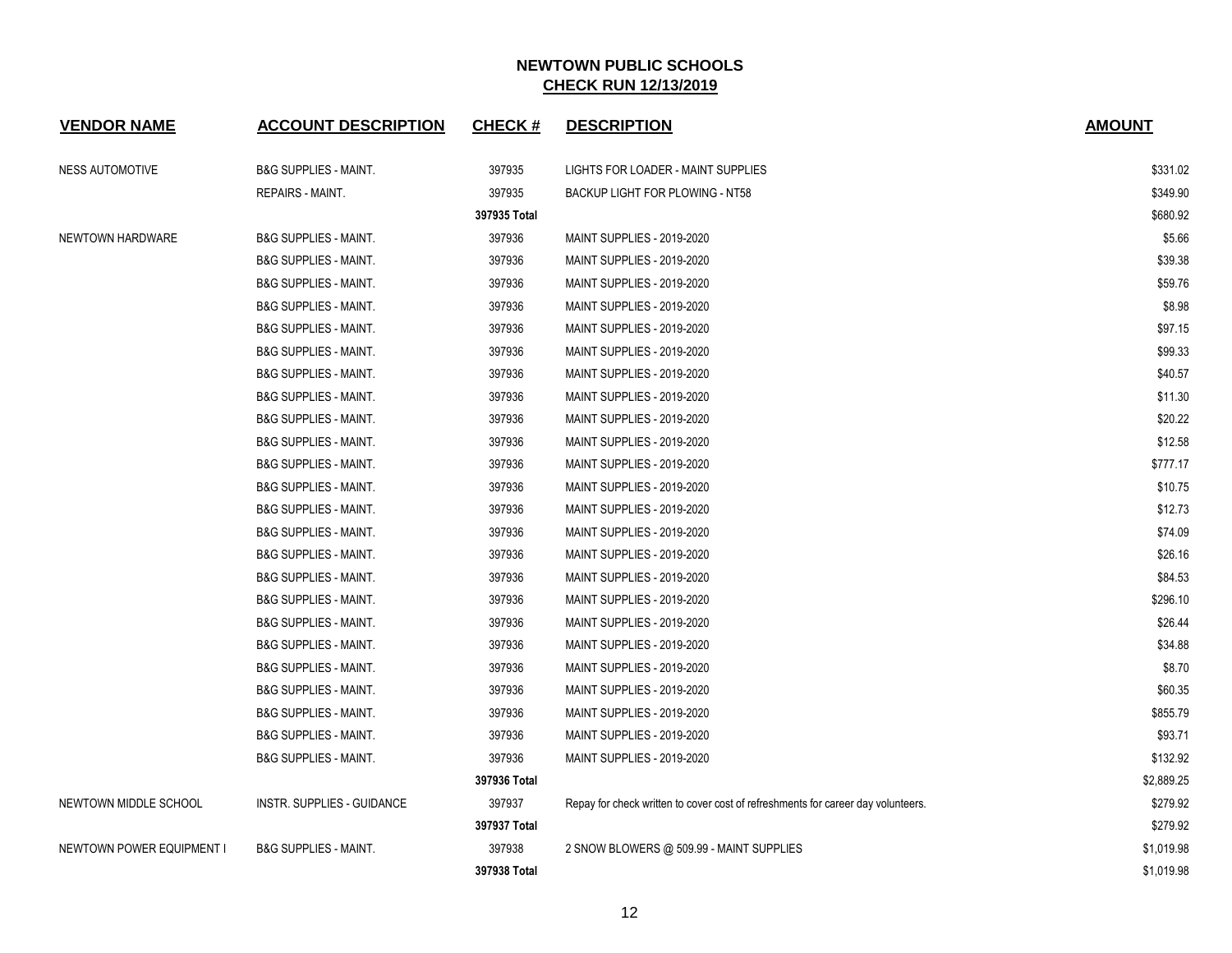| <b>VENDOR NAME</b>        | <b>ACCOUNT DESCRIPTION</b>       | <b>CHECK#</b> | <b>DESCRIPTION</b>                                                                               | <b>AMOUNT</b> |
|---------------------------|----------------------------------|---------------|--------------------------------------------------------------------------------------------------|---------------|
| NORTHEAST SCOREBOARDS LLC | <b>REPAIRS - SPORTS</b>          | 397939        | REF INV# 10428 Scoreboard Lights Repaired                                                        | \$645.00      |
|                           |                                  | 397939 Total  |                                                                                                  | \$645.00      |
| OXFORD UNIVERSITY PR      | INSTR. SUPPLIES - SOC. STUDIES   | 397940        | A History of US: An Age of Extremes: 1880-1917                                                   | \$748.50      |
|                           | INSTR. SUPPLIES - SOC. STUDIES   | 397940        | Shipping charge                                                                                  | \$41.48       |
|                           |                                  | 397940 Total  |                                                                                                  | \$789.98      |
| PERKINS SCHOOL FOR THE BL | TUITION - OUT-OF-DISTRICT        | 397941        | TUITION - OUT-OF-DISTRICT                                                                        | \$22,986.01   |
|                           |                                  | 397941 Total  |                                                                                                  | \$22,986.01   |
| PESI INC.                 | STAFF TRAIN. - CLASSROOM         | 397942        | Registration- LGBTQ Youth: Clinical Strategies to support sexual orientation and gender identity | \$219.99      |
|                           | STAFF TRAIN. - GUIDANCE          | 397942        | Registration- LGBTQ Youth: Clinical Strategies to support sexual orientation and gender Identity | \$439.98      |
|                           |                                  | 397942 Total  |                                                                                                  | \$659.97      |
| PIROZZOLI, MARK           | STAFF TRAIN. - B&G ADMIN.        | 397943        | HOME IMPROVEMENT LICENSED                                                                        | \$220.00      |
|                           |                                  | 397943 Total  |                                                                                                  | \$220.00      |
| PROWDA, PETER M           | PROF. SERV. - SUPER.             | 397944        | POWERPOINT PREPARATION                                                                           | \$1,162.50    |
|                           |                                  | 397944 Total  |                                                                                                  | \$1,162.50    |
| QUILL CORPORATION         | OFF. SUPPLIES - ADMIN.           | 397945        | Supplies  Free shipping                                                                          | \$159.31      |
|                           | OFF. SUPPLIES - ADMIN.           | 397945        | Supplies  Free shipping                                                                          | \$14.91       |
|                           |                                  | 397945 Total  |                                                                                                  | \$174.22      |
| QUINN, MEGHAN             | INSTR. SUPPLIES - CLASSROOM      | 397946        | ACADEMIC RESOURCE CENTER                                                                         | \$62.28       |
|                           |                                  | 397946 Total  |                                                                                                  | \$62.28       |
| <b>REXEL</b>              | <b>B&amp;G SUPPLIES - MAINT.</b> | 397947        | PARKING LOT LIGHT SAMPLE - MAINT SUPPLIES                                                        | (\$40.00)     |
|                           | <b>B&amp;G SUPPLIES - MAINT.</b> | 397947        | PARKING LOT LIGHT SAMPLE - MAINT SUPPLIES                                                        | \$433.75      |
|                           | B. & G. IMPROVE - M.S.           | 397947        | RECESSING LIGHTING MEDIA CENTER - NMS                                                            | \$3,200.00    |
|                           |                                  | 397947 Total  |                                                                                                  | \$3,593.75    |
| SCHOOL HEALTH CORPOR      | MEDICAL SUPPLIES - ELEM.         | 397948        | See Attached List                                                                                | \$36.43       |
|                           | MEDICAL SUPPLIES - ELEM.         | 397948        | See Attached List                                                                                | \$95.06       |
|                           | MEDICAL SUPPLIES - ELEM.         | 397948        | Medical Supplies - See Attached List                                                             | \$236.36      |
|                           | MEDICAL SUPPLIES - ELEM.         | 397948        | See Attached List                                                                                | \$197.39      |
|                           | MEDICAL SUPPLIES - M.S.          | 397948        | See Attached List                                                                                | \$59.88       |
|                           | MEDICAL SUPPLIES - H.S.          | 397948        | See Attached List                                                                                | \$36.43       |
|                           |                                  | 397948 Total  |                                                                                                  | \$661.55      |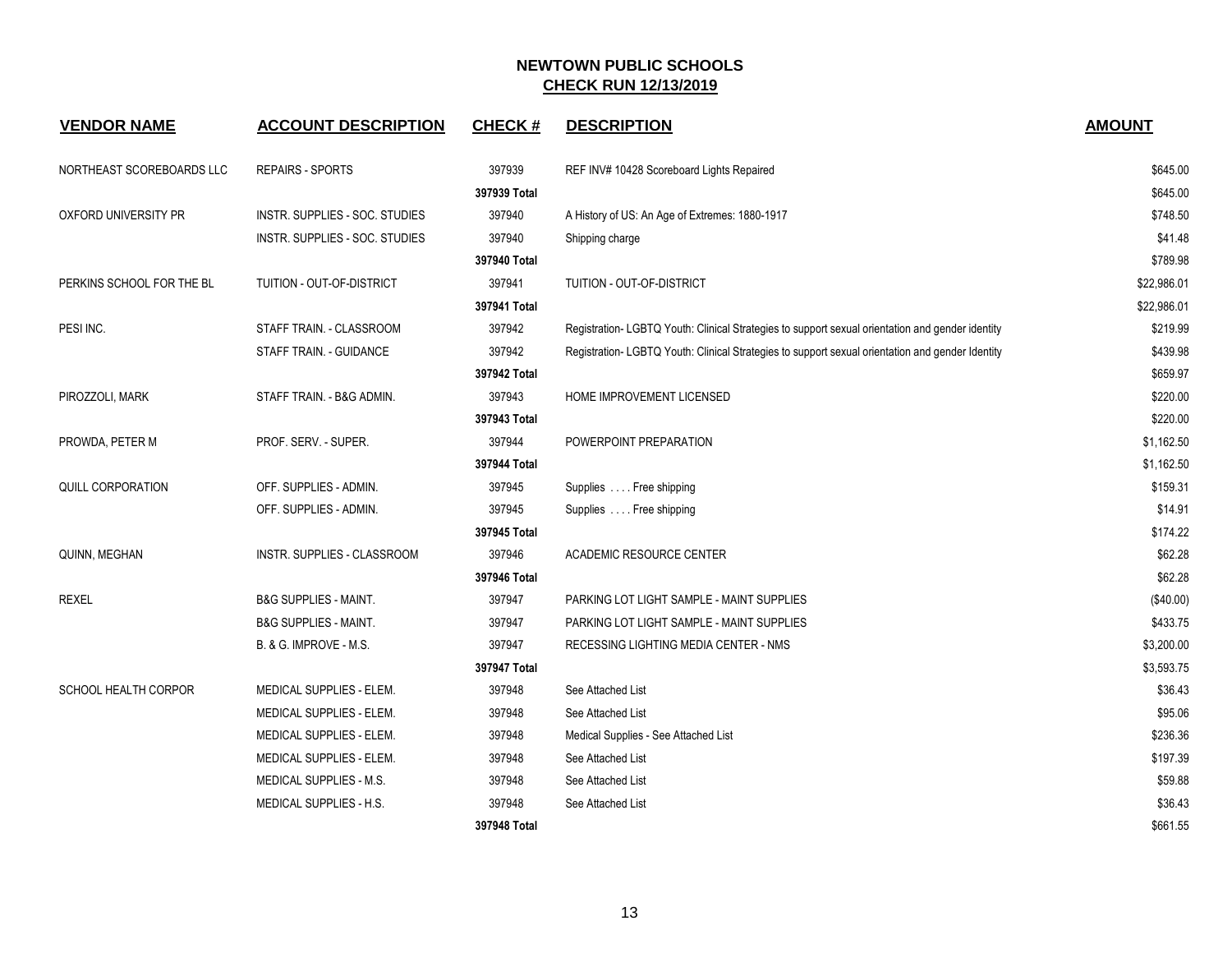| <b>VENDOR NAME</b>               | <b>ACCOUNT DESCRIPTION</b>          | <b>CHECK#</b> | <b>DESCRIPTION</b>                                                                             | <b>AMOUNT</b> |
|----------------------------------|-------------------------------------|---------------|------------------------------------------------------------------------------------------------|---------------|
| <b>SHIPMAN &amp; GOODWIN LLP</b> | PROF. SERV. - SP. ED. LEGAL         | 397949        | SPEC ED SERV OCT 2019                                                                          | \$10,560.00   |
|                                  | PROF. SERV. - SUPER.                | 397949        | PROF SERV OCT 2019                                                                             | \$9,117.50    |
|                                  |                                     | 397949 Total  |                                                                                                | \$19,677.50   |
| <b>SOCIAL THINKING</b>           | INSTR. SUPPLIES - CLASSROOM         | 397950        | The Zones of Regulation: A Curriculum Designed to Foster Self-Regulation and Emotional Control | \$54.99       |
|                                  | INSTR. SUPPLIES - CLASSROOM         | 397950        | The Zones of Regulation (dry-erase poster)                                                     | \$10.99       |
|                                  | INSTR. SUPPLIES - CLASSROOM         | 397950        | Whole Body Listening! Poster                                                                   | \$9.99        |
|                                  | INSTR. SUPPLIES - CLASSROOM         | 397950        | Whole Body Listening Larry at School! 2nd Edition, prices include \$2.50 handling fee          | \$22.99       |
|                                  | INSTR. SUPPLIES - CLASSROOM         | 397950        | <b>Shipping Charges</b>                                                                        | \$21.10       |
|                                  |                                     | 397950 Total  |                                                                                                | \$120.06      |
| SOLTERRA ACADEMY                 | TUITION - OUT-OF-DISTRICT           | 397951        | TUITION - OUT-OF-DISTRICT                                                                      | \$9,619.20    |
|                                  | TUITION - OUT-OF-DISTRICT           | 397951        | TUITION - OUT-OF-DISTRICT                                                                      | \$9,619.20    |
|                                  |                                     | 397951 Total  |                                                                                                | \$19,238.40   |
| STADIUM SYSTEM, INC.             | INSTR. SUPPLIES - SPORTS            | 397952        | Ref.Inv# IMH-1907290 Eversan Delay of Game Clock                                               | \$1,550.00    |
|                                  |                                     | 397952 Total  |                                                                                                | \$1,550.00    |
| STETSON COMPANY INC M.D          | <b>B&amp;G SUPPLIES - CUSTODIAL</b> | 397953        | TRASH BINS / RECYCLE BINS - CUST SUPPLIES                                                      | \$656.00      |
|                                  |                                     | 397953 Total  |                                                                                                | \$656.00      |
| STIMAN-GLASER, MARCIA            | INSTR. SUPPLIES - SP. ED. H.S.      | 397954        | <b>TOPICS IN SOCIAL STUDIES</b>                                                                | \$96.30       |
|                                  |                                     | 397954 Total  |                                                                                                | \$96.30       |
| <b>THYSSENKRUPP ELEVATOR COR</b> | <b>B&amp;G CONTRACTED SERV.</b>     | 397955        | ELEVATOR SVC CONTRACT (12/1/19-2/29//20) SH/NHS                                                | \$2,943.48    |
|                                  |                                     | 397955 Total  |                                                                                                | \$2,943.48    |
| TOLEDO PHYSICAL EDUCATION        | INSTR. SUPPLIES - P.E.              | 397956        | See attached list of assorted items for PE classes, foam balls, hockey sets, badminton set     | \$1,134.80    |
|                                  | <b>INSTR. SUPPLIES - P.E.</b>       | 397956        | Shipping charge.                                                                               | \$109.24      |
|                                  | <b>INSTR. SUPPLIES - P.E.</b>       | 397956        | See attached list of assorted items for PE classes, foam balls, hockey sets, badminton set     | \$457.15      |
|                                  |                                     | 397956 Total  |                                                                                                | \$1,701.19    |
| TOM'S SERVICE LLC                | REPAIRS - CAFETERIA                 | 397957        | <b>REPAIRS DISHWASHER</b>                                                                      | \$233.25      |
|                                  | REPAIRS - CAFETERIA                 | 397957        | REPAIRS COMBO OVEN                                                                             | \$80.00       |
|                                  |                                     | 397957 Total  |                                                                                                | \$313.25      |
| <b>TORRCO</b>                    | B. & G. REPAIRS - S.H.              | 397958        | REPLACE CIRCULATOR PUMP - SH                                                                   | \$114.63      |
|                                  |                                     | 397958 Total  |                                                                                                | \$114.63      |
| <b>TRANE</b>                     | <b>B&amp;G CONTRACTED SERV.</b>     | 397959        | HVAC PREV MAINT CONTRACT - HOM (12/1-6/30) YR1                                                 | \$6,616.72    |
|                                  |                                     | 397959 Total  |                                                                                                | \$6,616.72    |